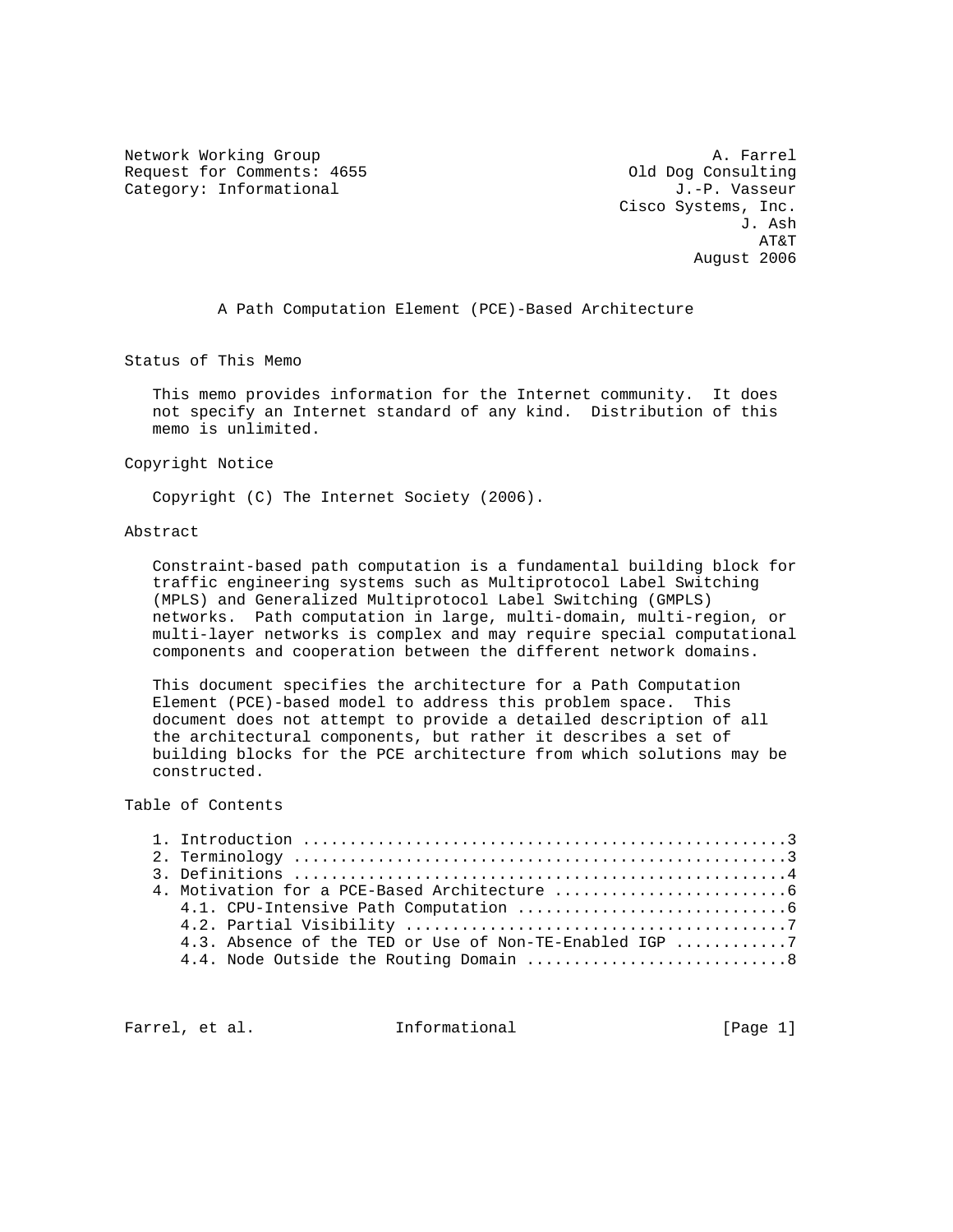| 4.5. Network Element Lacks Control Plane or Routing Capability  8 |  |
|-------------------------------------------------------------------|--|
| 4.6. Backup Path Computation for Bandwidth Protection  8          |  |
|                                                                   |  |
|                                                                   |  |
|                                                                   |  |
|                                                                   |  |
| 4.9.2. Guaranteed TE LSP Establishment 10                         |  |
| 5. Overview of the PCE-Based Architecture 11                      |  |
|                                                                   |  |
|                                                                   |  |
|                                                                   |  |
| 5.4. Multiple PCE Path Computation with Inter-PCE                 |  |
|                                                                   |  |
| 5.5. Management-Based PCE Usage 15                                |  |
|                                                                   |  |
| 6. PCE Architectural Considerations 16                            |  |
| 6.1. Centralized Computation Model 16                             |  |
| 6.2. Distributed Computation Model 17                             |  |
|                                                                   |  |
| 6.4. PCE Discovery and Load Balancing 18                          |  |
|                                                                   |  |
| 6.6. PCC-PCE and PCE-PCE Communication 20                         |  |
|                                                                   |  |
|                                                                   |  |
|                                                                   |  |
|                                                                   |  |
| 6.11.1. PCE Policy Architecture 26                                |  |
| 6.11.2. Policy Realization 28                                     |  |
|                                                                   |  |
| 6.11.4. Relationship to Signaling 29                              |  |
|                                                                   |  |
| 6.13. Relationship with Crankback 30                              |  |
| 7. The View from the Path Computation Client 31                   |  |
|                                                                   |  |
|                                                                   |  |
| 9.1. Control of Function and Policy 33                            |  |
| 9.2. Information and Data Models 34                               |  |
| 9.3. Liveness Detection and Monitoring 34                         |  |
| 9.4. Verifying Correct Operation 35                               |  |
| 9.5. Requirements on Other Protocols and Functional               |  |
|                                                                   |  |
| 9.6. Impact on Network Operation 36                               |  |
|                                                                   |  |
|                                                                   |  |
|                                                                   |  |
|                                                                   |  |

Farrel, et al. 1nformational [Page 2]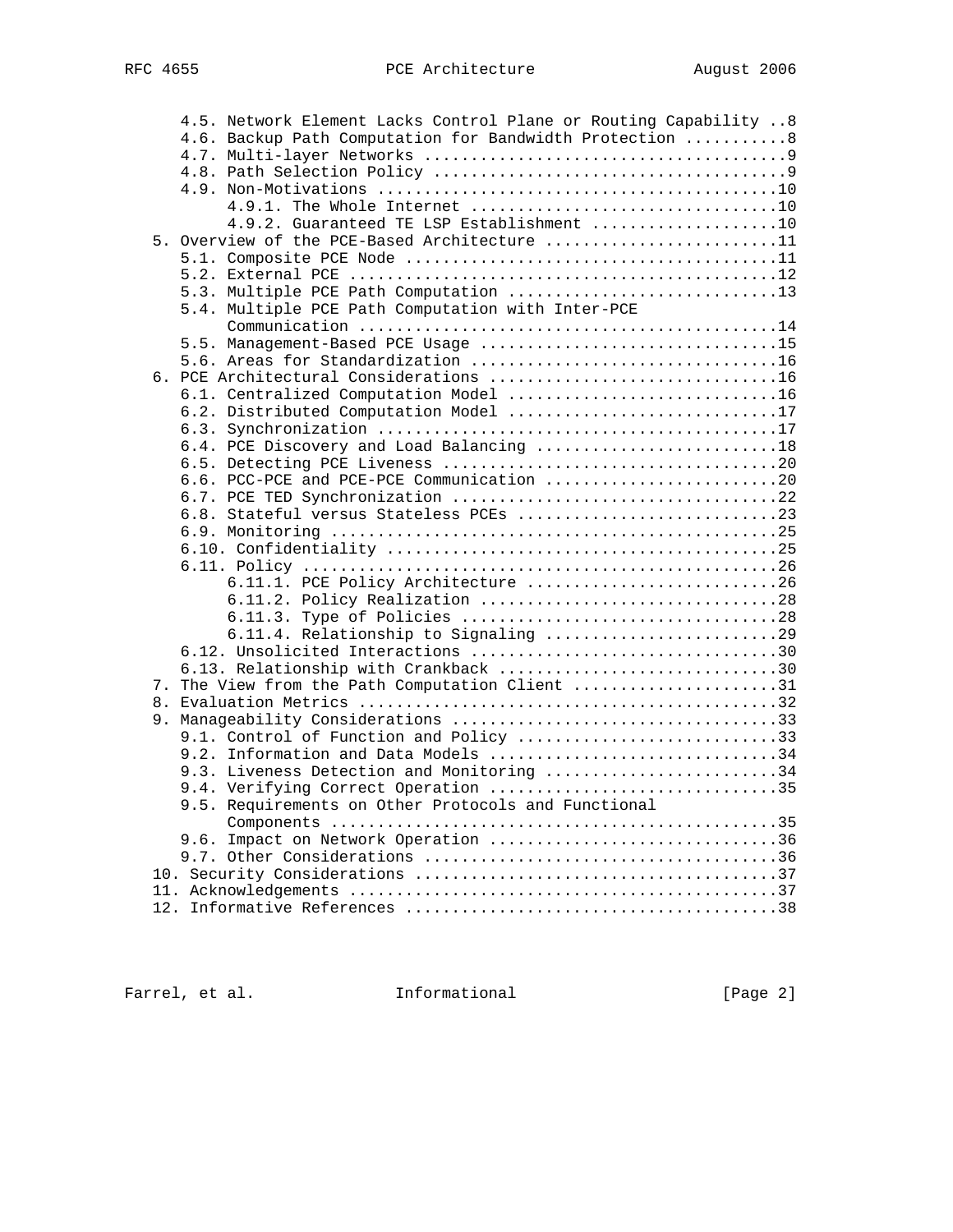## 1. Introduction

 Constraint-based path computation is a fundamental building block for traffic engineering in MPLS [RFC3209] and GMPLS [RFC3473] networks. [RFC2702] describes requirements for traffic engineering in MPLS networks, while [RFC4105] and [RFC4216] describe traffic engineering requirements in inter-area and inter-AS environments, respectively.

 Path computation in large, multi-domain networks is complex and may require special computational components and cooperation between the elements in different domains. This document specifies the architecture for a Path Computation Element (PCE)-based model to address this problem space.

 This document describes a set of building blocks for the PCE architecture from which solutions may be constructed. For example, it discusses PCE-based implementations including composite, external, and multiple PCE path computation. Furthermore, it discusses architectural considerations including centralized computation, distributed computation, synchronization, PCE discovery and load balancing, detection of PCE liveness, communication between Path Computation Clients (PCCs) and the PCE (PCC-PCE communication) and PCE-PCE communication, Traffic Engineering Database (TED) synchronization, stateful and stateless PCEs, monitoring, policy and confidentiality, and evaluation metrics.

 The model of the Internet is to distribute network functionality (e.g., routing) within the network. PCE functionality is not intended to contradict this model and can be used to match the model exactly, for example, when the PCE functionality coexists with each Label Switching Router (LSR) in the network. PCE is also able to augment functionality in the network where the Internet model cannot supply adequate solutions, for example, where traffic engineering information is not exchanged between network domains.

## 2. Terminology

CSPF: Constraint-based Shortest Path First.

LER: Label Edge Router.

LSDB: Link State Database.

LSP: Label Switched Path.

LSR: Label Switching Router.

Farrel, et al. **Informational** [Page 3]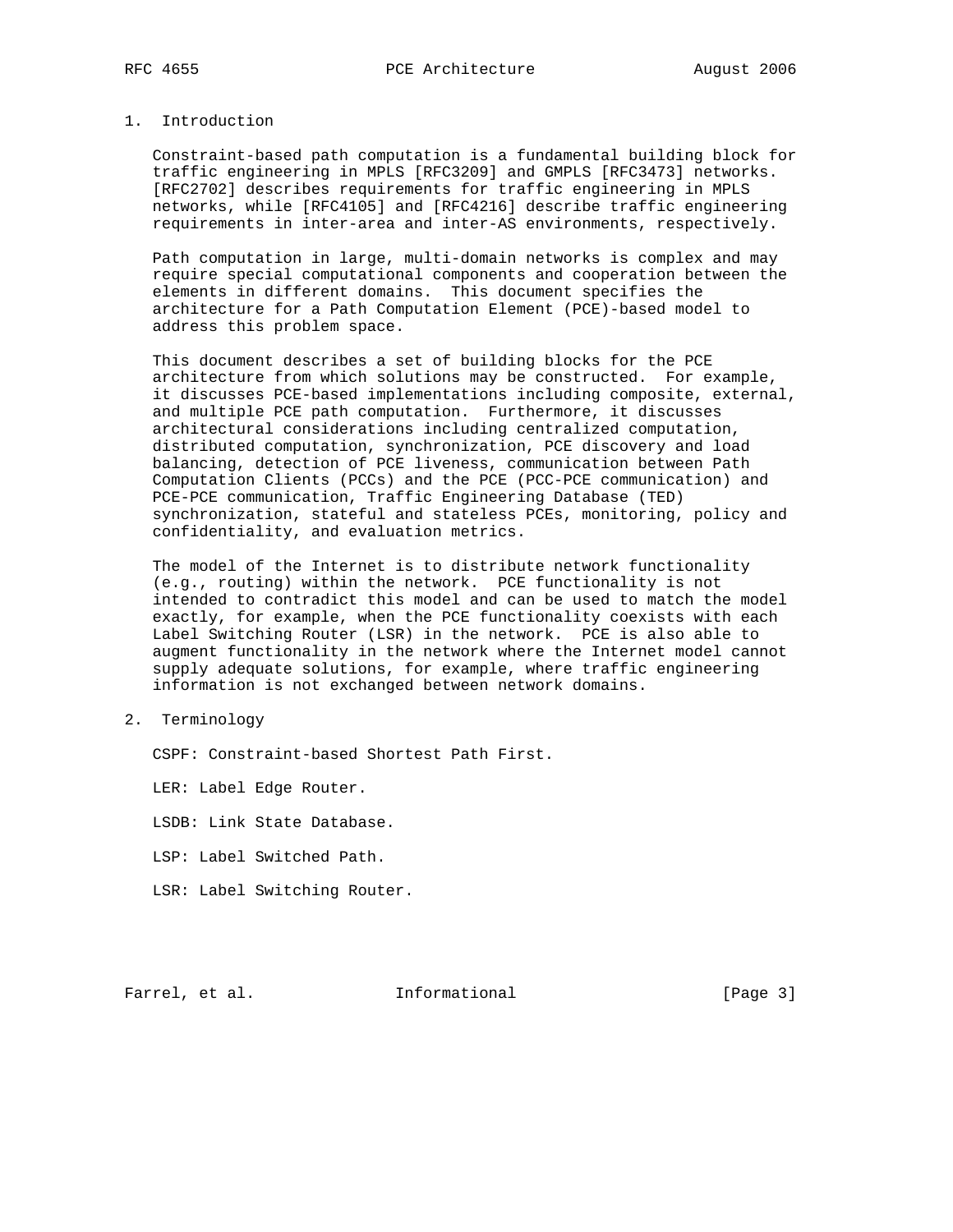PCC: Path Computation Client. Any client application requesting a path computation to be performed by the Path Computation Element.

 PCE: Path Computation Element. An entity (component, application, or network node) that is capable of computing a network path or route based on a network graph and applying computational constraints (see further description in Section 3).

 TED: Traffic Engineering Database, which contains the topology and resource information of the domain. The TED may be fed by Interior Gateway Protocol (IGP) extensions or potentially by other means.

TE LSP: Traffic Engineering MPLS Label Switched Path.

3. Definitions

 A Path Computation Element (PCE) is an entity that is capable of computing a network path or route based on a network graph, and of applying computational constraints during the computation. The PCE entity is an application that can be located within a network node or component, on an out-of-network server, etc. For example, a PCE would be able to compute the path of a TE LSP by operating on the TED and considering bandwidth and other constraints applicable to the TE LSP service request.

 A domain is any collection of network elements within a common sphere of address management or path computation responsibility. Examples of domains include IGP areas, Autonomous Systems (ASes), and multiple ASes within a Service Provider network. Domains of path computation responsibility may also exist as sub-domains of areas or ASes.

 In order to fully characterize a PCE and clarify these definitions, the following important considerations must also be examined:

- 1) Path computation is applicable in intra-domain, inter-domain, and inter-layer contexts.
	- a. Inter-domain path computation may involve the association of topology, routing, and policy information from multiple domains from which relationships may be deduced in order to help in performing path computation.
	- b. Inter-layer path computation refers to the use of PCE where multiple layers are involved and when the objective is to perform path computation at one or multiple layers while taking into account topology and resource information at these layers.

Farrel, et al. 1nformational [Page 4]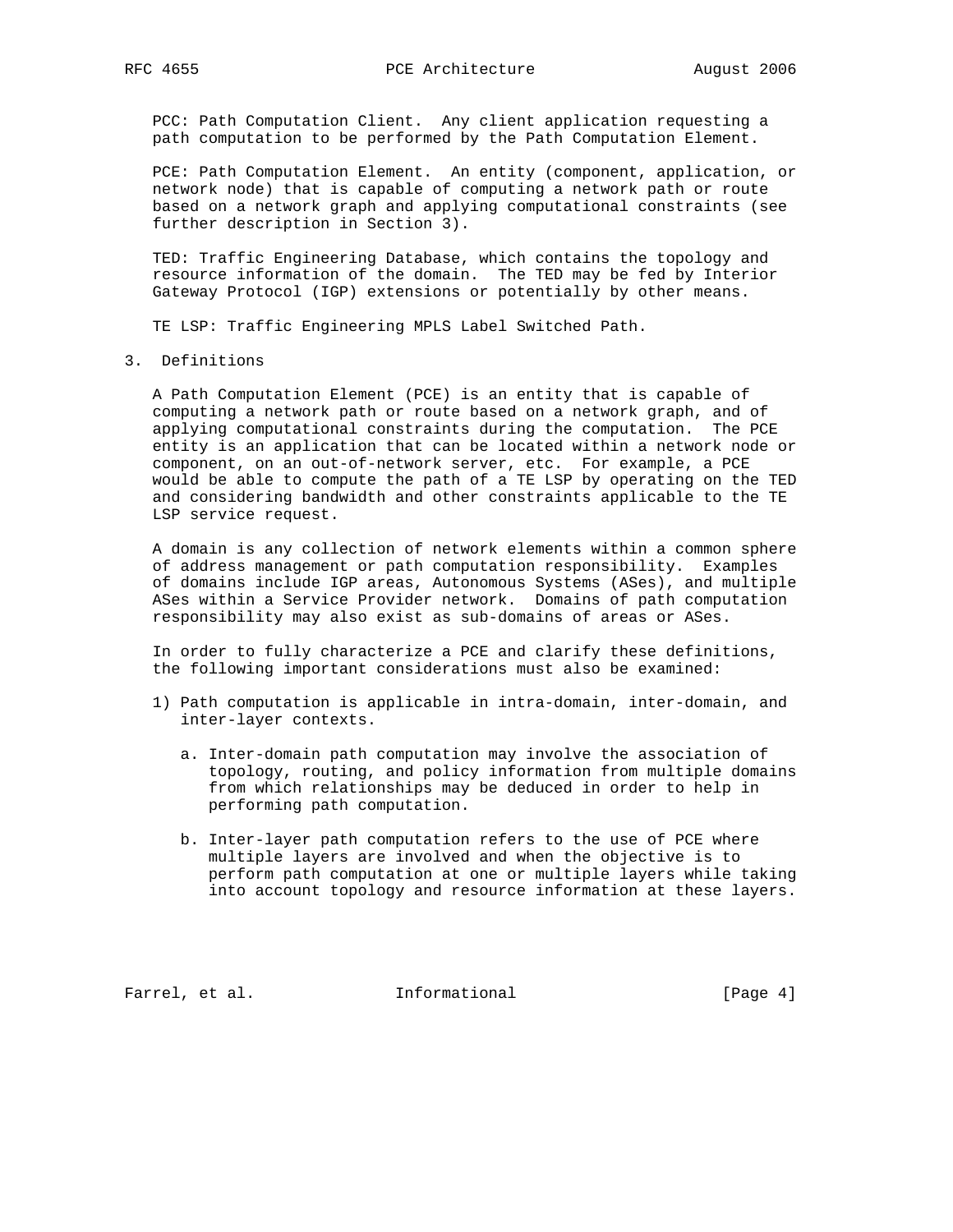Overlapping domains are not within the scope of this document. In the inter-domain case, the domains may belong to a single or to multiple Service Providers.

- 2) a. In "single PCE path computation", a single PCE is used to compute a given path in a domain. There may be multiple PCEs in a domain, but only one PCE per domain is involved in any single path computation.
	- b. In "multiple PCE path computation", multiple PCEs are used to compute a given path in a domain.
- 3) a. "Centralized computation model" refers to a model whereby all paths in a domain are computed by a single, centralized PCE.
	- b. Conversely, "distributed computation model" refers to the computation of paths in a domain being shared among multiple PCEs.

 Paths that span multiple domains may be computed using the distributed model with one or more PCEs responsible for each domain, or the centralized model by defining a domain that encompasses all the other domains.

 From these definitions, a centralized computation model inherently uses single PCE path computation. However, a distributed computation model could use either single PCE path computation or multiple PCE path computations. There would be no such thing as a centralized model that uses multiple PCEs.

- 4) The PCE may or may not be located at the head-end of the path. For example, a conventional intra-domain solution is to have path computation performed by the head-end LSR of an MPLS TE LSP; in this case, the head-end LSR contains a PCE. But solutions also exist where other nodes on the path must contribute to the path computation (for example, loose hops), making them PCEs in their own right. At the same time, the path computation may be made by some other PCE physically distinct from the computed path.
- 5) The path computed by the PCE may be an "explicit path" (that is, the full explicit path from start to destination, made of a list of strict hops) or a "strict/loose path" (that is, a mix of strict and loose hops comprising at least one loose hop representing the destination), where a hop may be an abstract node such as an AS.
- 6) A PCE-based path computation model does not mean to be exclusive and can be used in conjunction with other path computation models. For instance, the path of an inter-AS TE LSP may be computed using

Farrel, et al. 1nformational 1999 [Page 5]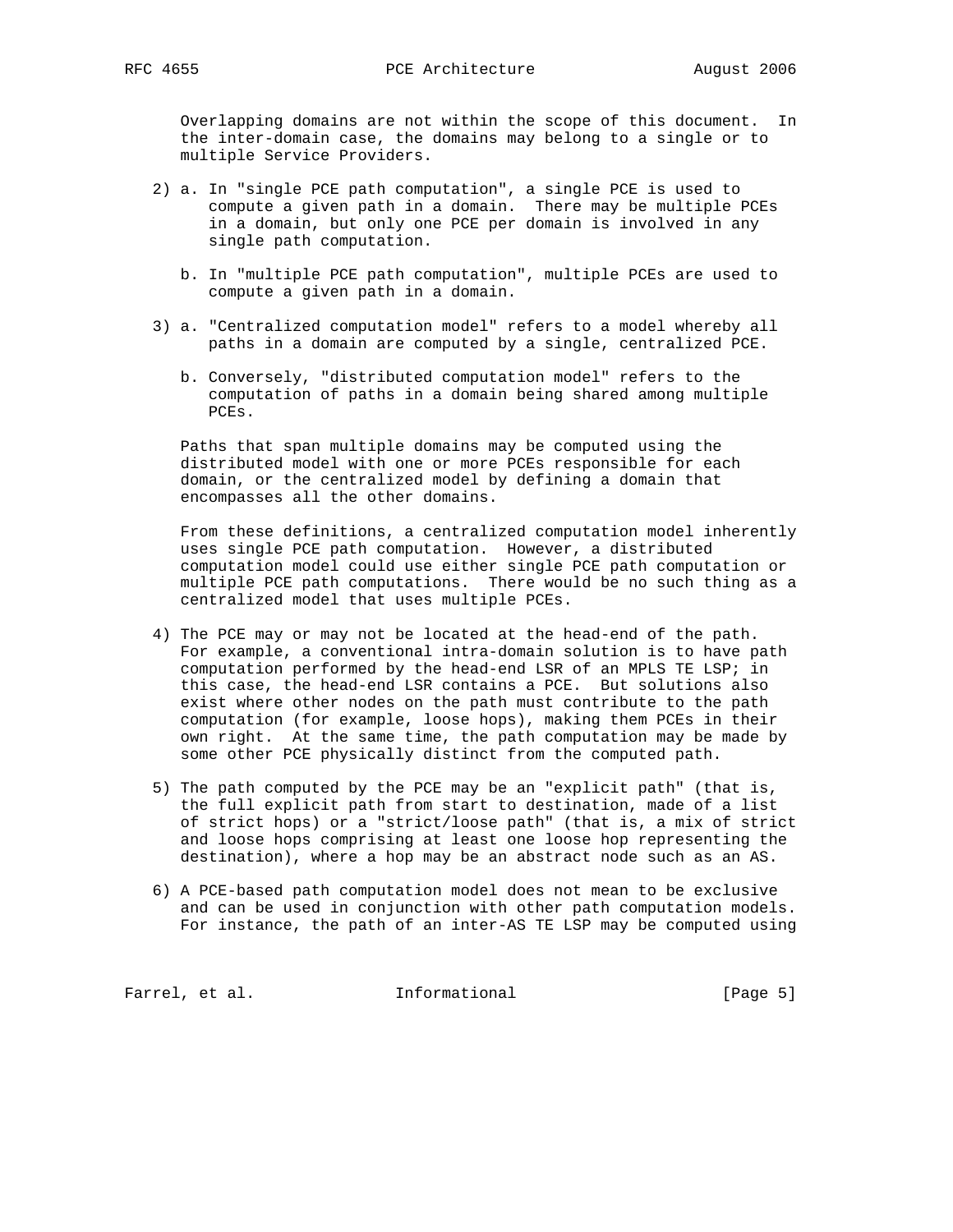a PCE-based path computation model in some ASes, whereas the set of traversed ASes may be specified by other means (not determined by a PCE). Furthermore, different path computation models may be used for different TE LSPs.

- 7) This document does not make any assumptions about the nature or implementation of a PCE. A PCE could be implemented on a router, an LSR, a dedicated network server, etc. Moreover, the PCE function is orthogonal to the forwarding capability of the node on which it is implemented.
- 4. Motivation for a PCE-Based Architecture

 Several motivations for a PCE-based architecture (described in Section 5) are listed below. This list is not meant to be exhaustive and is provided for the sake of illustration.

 It should be highlighted that the aim of this section is to provide some application examples for which a PCE-based path may be suitable: this also clearly states that such a model does not aim to replace existing path computation models but would apply to specific existing or future situations.

 As can be seen from these examples, PCE does not replace the existing Internet model where intelligence is distributed within the network. Instead, it builds on this model and makes use of distributed centers of information or computational ability. PCE should not, therefore, necessarily be seen as a centralized, "all-seeing oracle in the sky", but as the cooperative operation of distributed functionality used to address specific challenges such as the computation of a shortest inter-domain constrained path.

4.1. CPU-Intensive Path Computation

 There are many situations where the computation of a path may be highly CPU-intensive; examples of CPU-intensive path computations include the resolution of problems such as:

- Placing a set of TE LSPs within a domain so as to optimize an objective function (for example, minimization of the maximum link utilization)
- Multi-criteria path computation (for example, delay and link utilization, inclusion of switching capabilities, adaptation features, encoding types and optical constraints within a GMPLS optical network)

Farrel, et al. 1nformational 1999 [Page 6]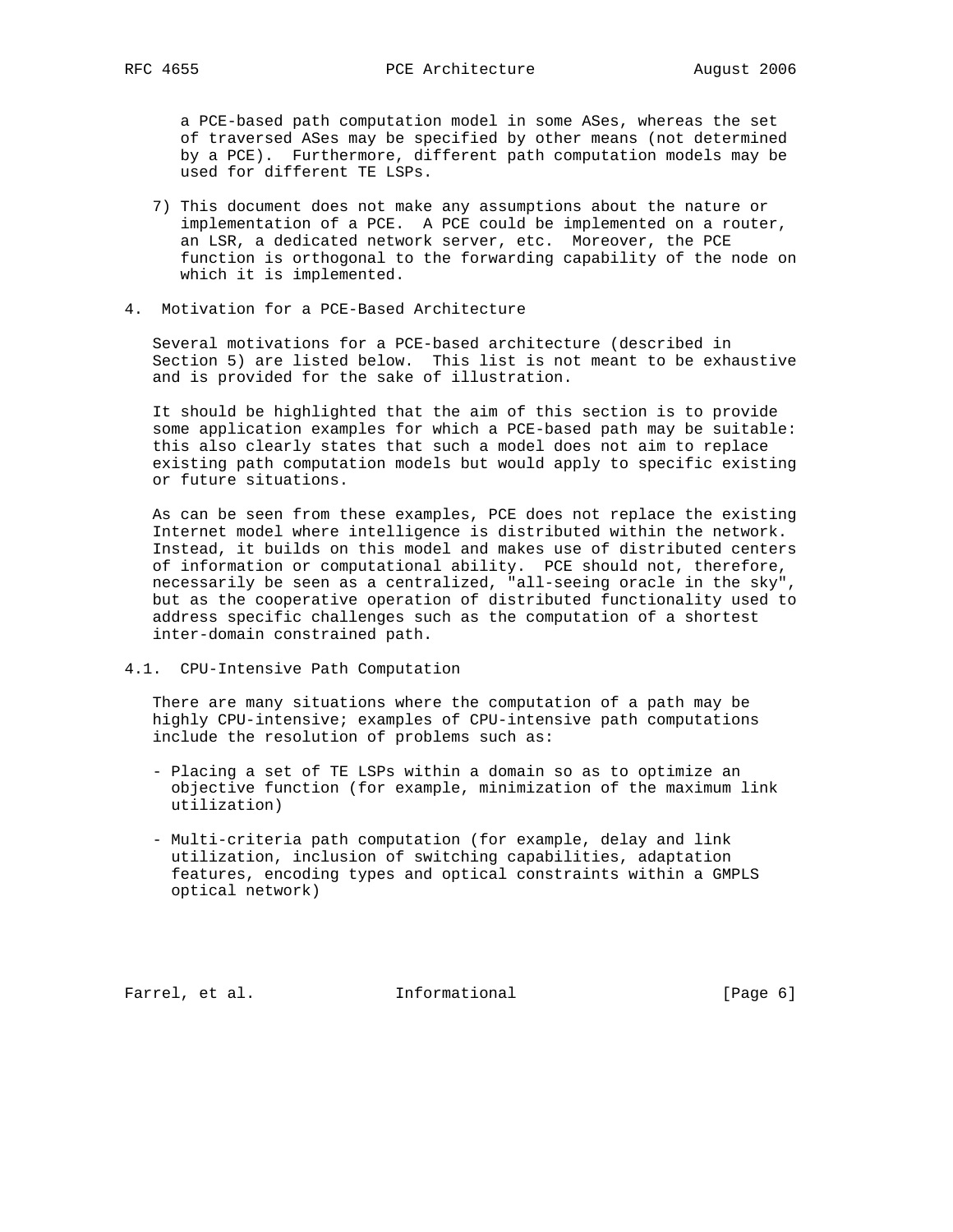- Computation of minimal cost Point to Multipoint trees (Steiner trees)

 In these situations, it may not be possible or desirable for some routers to perform path computation because of the constraints on their CPUs, in which case the path computations may be off-loaded to some other PCE(s) that may, themselves, be routers or may be dedicated PCE servers.

## 4.2. Partial Visibility

 There are several scenarios where the node responsible for path computation has limited visibility of the network topology to the destination. This limitation may occur, for instance, when an ingress router attempts to establish a TE LSP to a destination that lies in a separate domain, since TE information is not exchanged across the domain boundaries. In such cases, it is possible to use loose routes to establish the TE LSP, relying on routers at the domain borders to establish the next piece of the path. However, it is not possible to guarantee that the optimal (shortest) path will be used, or even that a viable path will be discovered except, possibly, through repeated trial and error using crankback or other signaling extensions.

 This problem of inter-domain path computation may most probably be addressed through distributed computation with cooperation among PCEs within each of the domains, and potentially using crankback between the domains to dynamically resolve provisioning issues. Alternatively, a central "all-seeing" PCE that has access to the complete set of topology information may be used, but in this case there are challenges of scalability (both the size of the TED and the responsiveness of a single PCE handling requests for many domains) and of preservation of confidentiality when the domains belong to different Service Providers.

 Note that the issues described here can be further highlighted in the context of TE LSP reoptimization, or the establishment of multiple diverse TE LSPs for protection or load sharing.

4.3. Absence of the TED or Use of Non-TE-Enabled IGP

 The traffic engineering database (TED) may be a large drain on the resources of a network node (such as an edge router or LER). Maintaining the TED may require a lot of memory and may require non negligible CPU activity. The use of a distinct PCE may be appropriate in such circumstances, and a separate node can be used to establish and maintain the TED, and to make it available for path computation.

Farrel, et al. 1nformational 1999 [Page 7]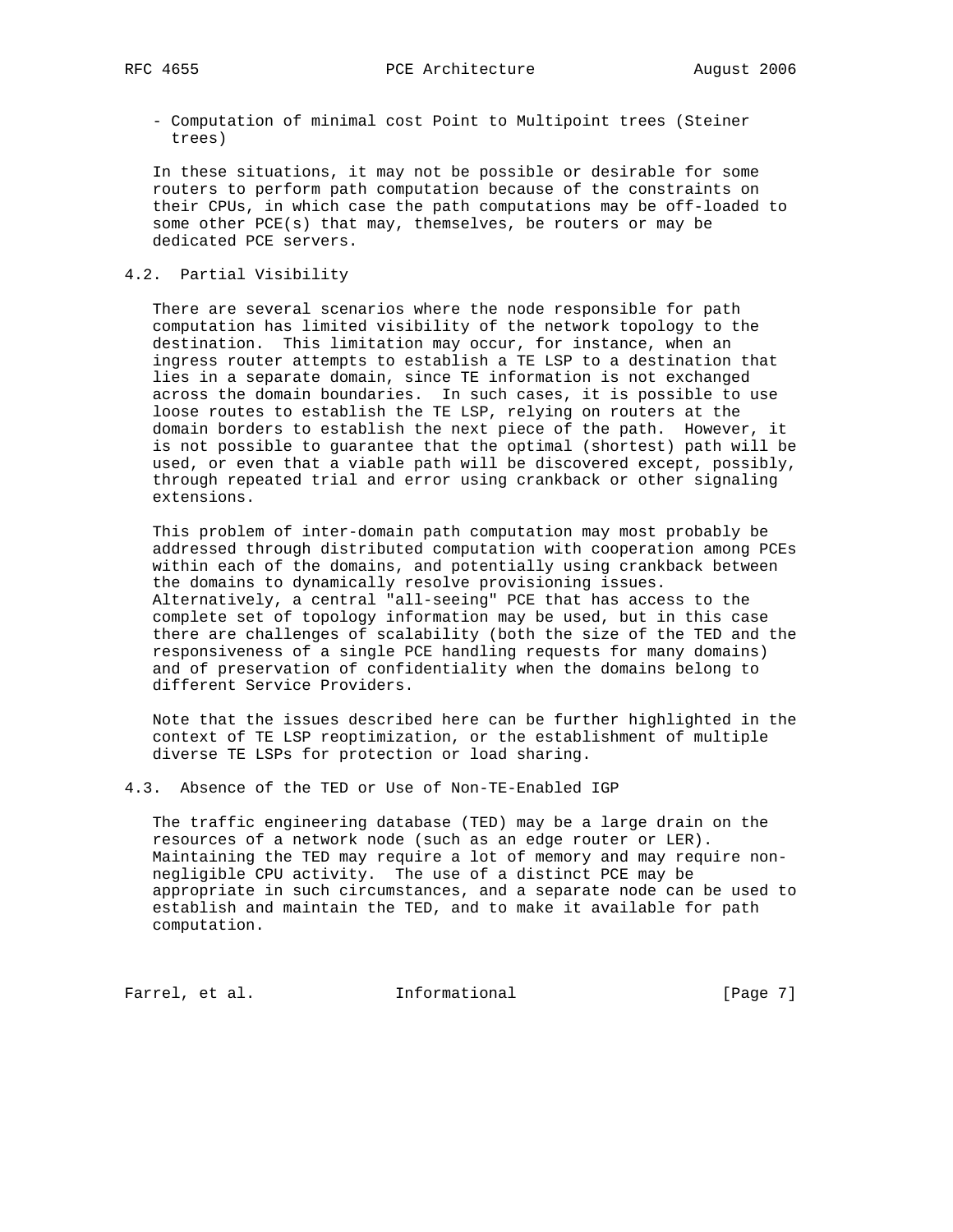The IGPs run within some networks are not sufficient to build a full TED. For example, a network may run OSPF/IS-IS without the OSPF-TE/ISIS-TE extensions, or some routers in the network may not support the TE extensions. In these cases, in order to successfully compute paths through the network, the TED must be constructed or supplemented through configuration action and updated as network resources are reserved or released. Such a TED could be distributed to the routers that need to perform path computation or held centrally (on a distinct node that supports PCE) for centralized computation.

4.4. Node Outside the Routing Domain

 An LER might not be part of the routing domain for administrative reasons (for example, a customer-edge (CE) router connected to the provider-edge (PE) router in the context of MPLS VPN [RFC4364] and for which it is desired to provide a CE to CE TE LSP path).

 This scenario suggests a solution that does not involve doing computation on the ingress (TE LSP head-end, CE) router, and that does not rely on the configuration of static loose hops. In this case, optimal shortest paths cannot be guaranteed. A solution that a distinct PCE can help here. Note that the PCE in this case may, itself, provide a path that includes loose hops.

4.5. Network Element Lacks Control Plane or Routing Capability

 It is common in legacy optical networks for the network elements not to have a control plane or routing capability. Such network elements only have a data plane and a management plane, and all cross connections are made from the management plane. It is desirable in this case to run the path computation on the PCE, and to send the cross-connection commands to each node on the computed path. That is, the PCC would be an element of the management plane, perhaps residing in the Network Management System (NMS) or Operations Support System (OSS).

 This scenario is important for Automatically Switched Optical Network (ASON)-capable networks and may also be used for interworking between GMPLS-capable and GMPLS-incapable networks.

4.6. Backup Path Computation for Bandwidth Protection

 A PCE can be used to compute backup paths in the context of fast reroute protection of TE LSPs. In this model, all backup TE LSPs protecting a given facility are computed in a coordinated manner by a PCE. This allows complete bandwidth sharing between backup tunnels protecting independent elements, while avoiding any extensions to TE

Farrel, et al. 1nformational 1999 [Page 8]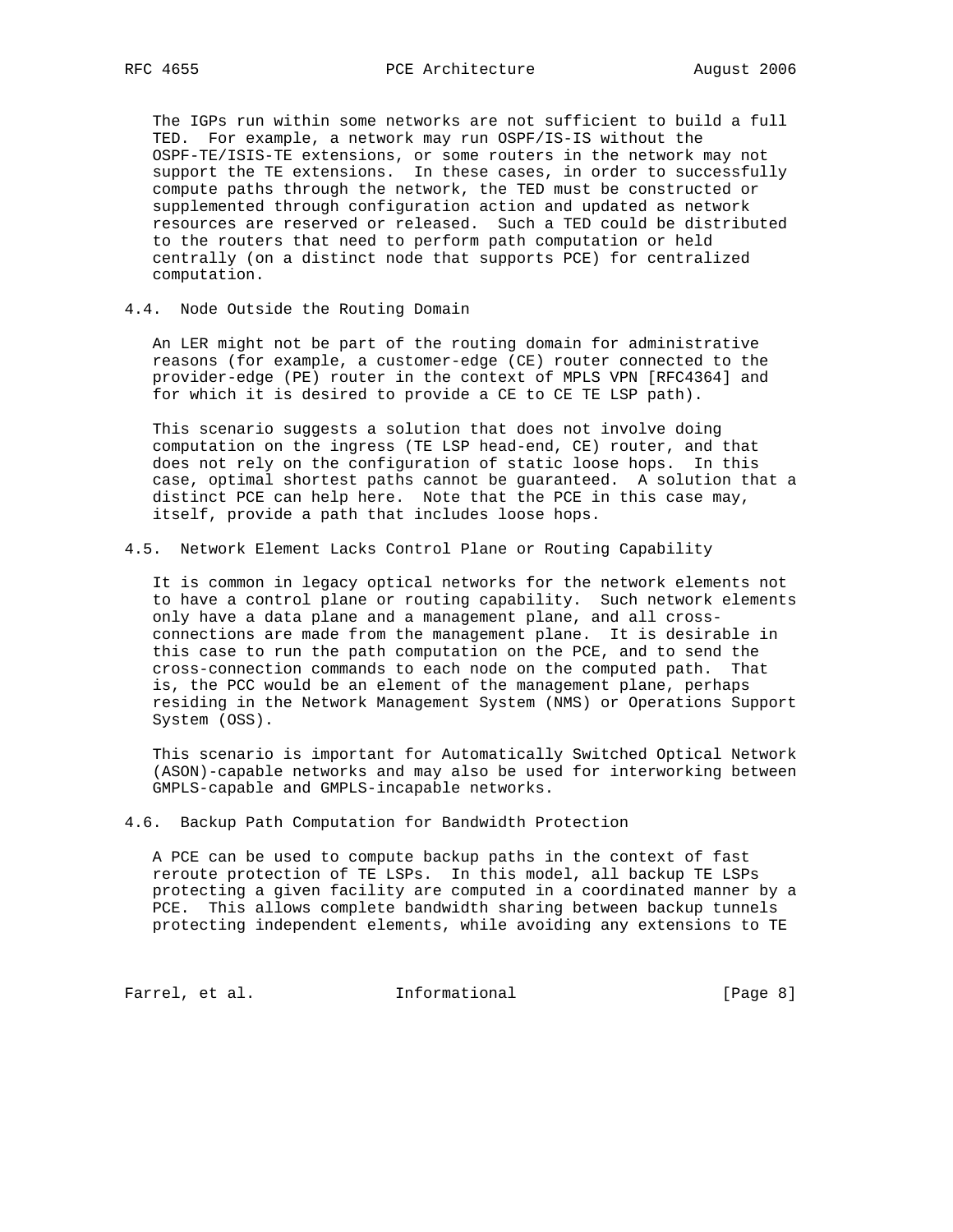LSP signaling. Both centralized and distributed computation models are applicable. In the distributed case each LSR can be a PCE to compute the paths of backup tunnels to protect against the failure of adjacent network links or nodes.

### 4.7. Multi-layer Networks

 A server-layer network of one switching capability may support multiple networks of another (more granular) switching capability. For example, a Time-Division Multiplexing (TDM) network may provide connectivity for client-layer networks such as IP, MPLS, or Layer 2 [MLN].

 The server-layer network is unlikely to provide the same connectivity paradigm as the client networks, so bandwidth granularity in the server-layer network may be much coarser than in the client-layer network. Similarly, there is likely to be a management separation between the two networks providing independent address spaces. Furthermore, where multiple client-layer networks make use of the same server-layer network, those client-layer networks may have independent policies, control parameters, address spaces, and routing preferences.

 The different client- and server-layer networks may be considered distinct path computation regions within a PCE domain, so the PCE architecture is useful to allow path computation from one client layer network region, across the server-layer network, to another client-layer network region.

 In this case, the PCEs are responsible for resolving address space issues, handling differences in policy and control parameters, and coordinating resources between the networks. Note that, because of the differences in bandwidth granularity, connectivity across the server-layer network may be provided through virtual TE links or Forwarding Adjacencies: the PCE may offer a point of control responsible for the decision to provision new TE links or Forwarding Adjacencies across the server-layer network.

## 4.8. Path Selection Policy

 A PCE may have a local policy that impacts path computation and selection in response to a path computation request. Such policy may act on information provided by the requesting PCC. The result of applying such policy includes, for example, rejection of the path computation request, or provision of a path that does not meet all of the requested constraints. Further, the policy may support

Farrel, et al. 1nformational 1999 [Page 9]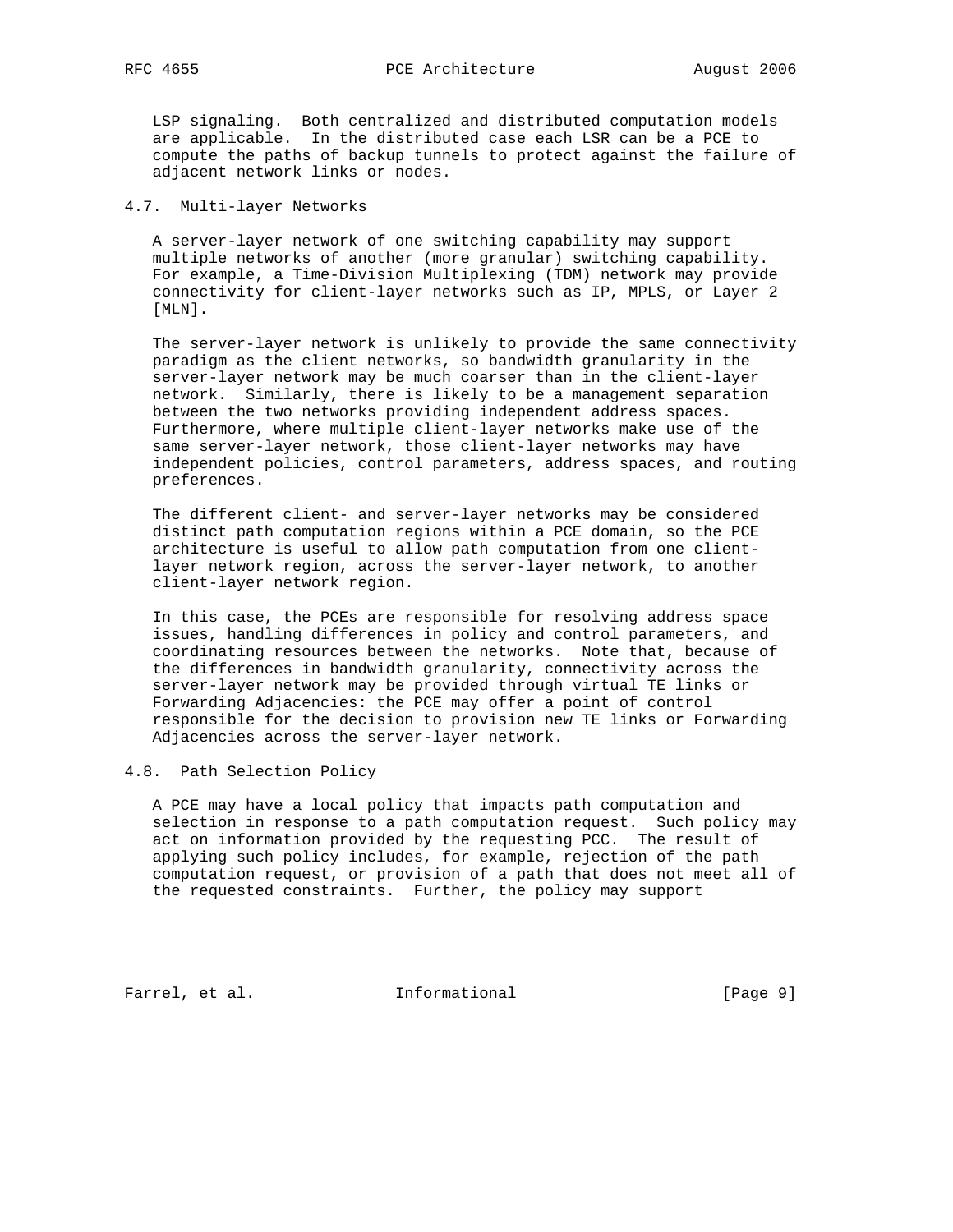administratively configured paths, or selection among transit providers. Inclusion of policy within PCE may simplify the application of policy within the path computation/selection process.

 Similarly, a PCC may apply local policy to the selection of a PCE to compute a specific path, and to the constraints that are requested.

 In a PCE context, the policy may be sensitive to the type of path that is being computed. For example, a different set of policies may be applied for an intra-area or single-layer path than would be provided for an inter-area or multi-layer path.

 Note that synchronization of policy between PCEs or between PCCs and PCEs may be necessary. Such issues are outside the scope of the PCE architecture, but within scope for the PCE policy framework and application which is described in a separate document.

### 4.9. Non-Motivations

4.9.1. The Whole Internet

 PCE is not considered to be a solution that is applicable to the entire Internet. That is, the applicability of PCE is limited to a set of domains with known relationships. The scale of this limitation is similar to the peering relationships between Service Providers.

## 4.9.2. Guaranteed TE LSP Establishment

 When two or more paths for TE LSPs are computed on the same set of TE link state information, it is possible that the resultant paths will compete for limited resources within the network. This may result in success for only the first TE LSP to be signaled, or it might even mean that no TE LSP can be established.

 Batch processing of computation requests, back-off times, computation of alternate paths, and crankback can help to mitigate this sort of problem, and PCE may also improve the chances of successful TE LSP setup. However, a single, centralized PCE is not viewed as a solution that can guarantee TE LSP establishment since the potential for network failures or contention for resources still exists where the centralized TED cannot fully reflect current (i.e., real-time) network state.

Farrel, et al. 1nformational [Page 10]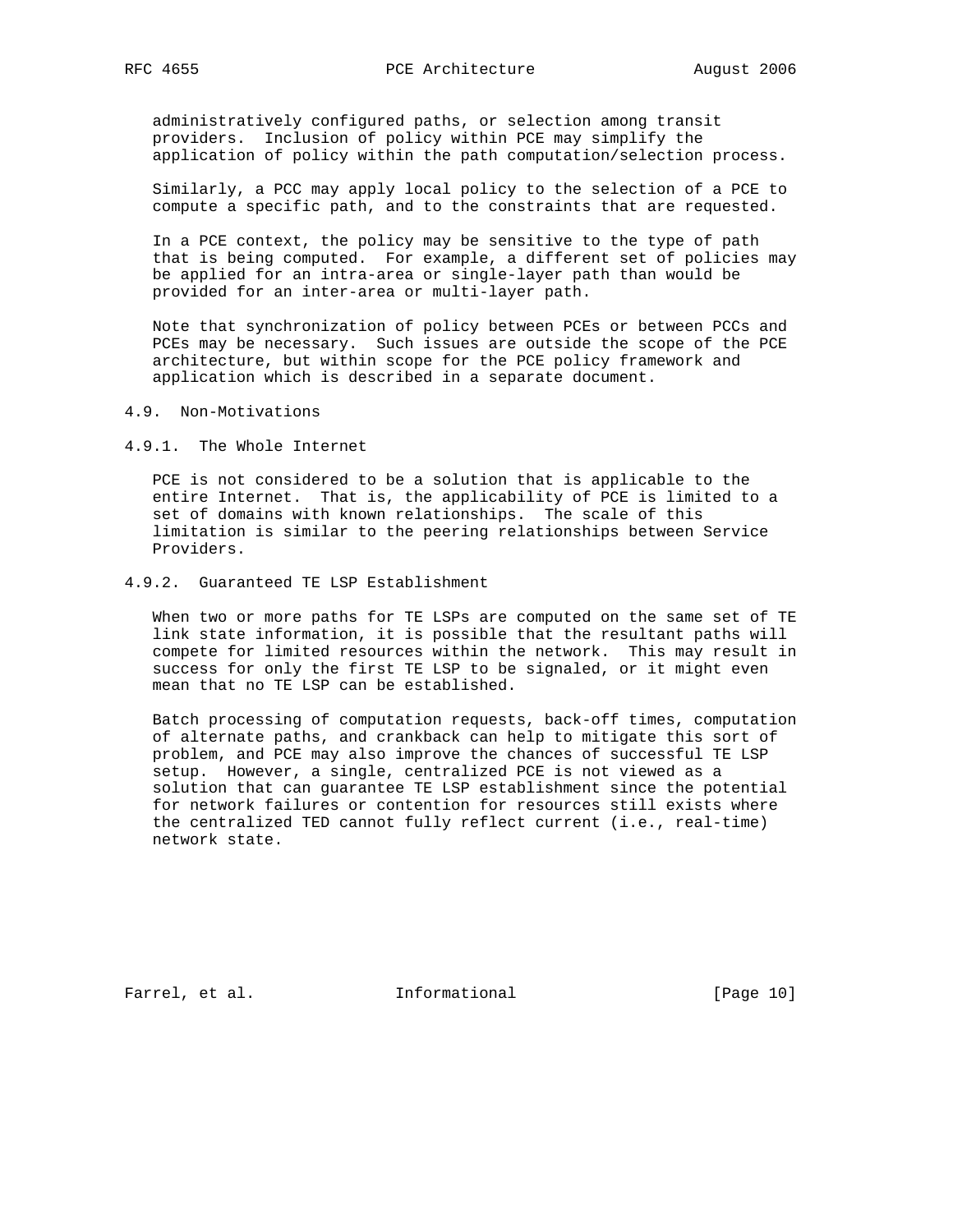5. Overview of the PCE-Based Architecture

 This section gives an overview of the architecture of the PCE model. It needs to be read in conjunction with the details provided in the next section to provide a full view of the flexibility of the model.

5.1. Composite PCE Node

 Figure 1 below shows the components of a typical composite PCE node (that is, a router that also implements the PCE functionality) that utilizes path computation. The routing protocol is used to exchange TE information from which the TED is constructed. Service requests to provision TE LSPs are received by the node and converted into signaling requests, but this conversion may require path computation that is requested from a PCE. The PCE operates on the TED subject to local policy in order to respond with the requested path.



Figure 1. Composite PCE Node

 Note that the routing adjacency between the composite PCE node and any other router may be performed by means of direct connectivity or any tunneling mechanism.

Farrel, et al. 1nformational 11 [Page 11]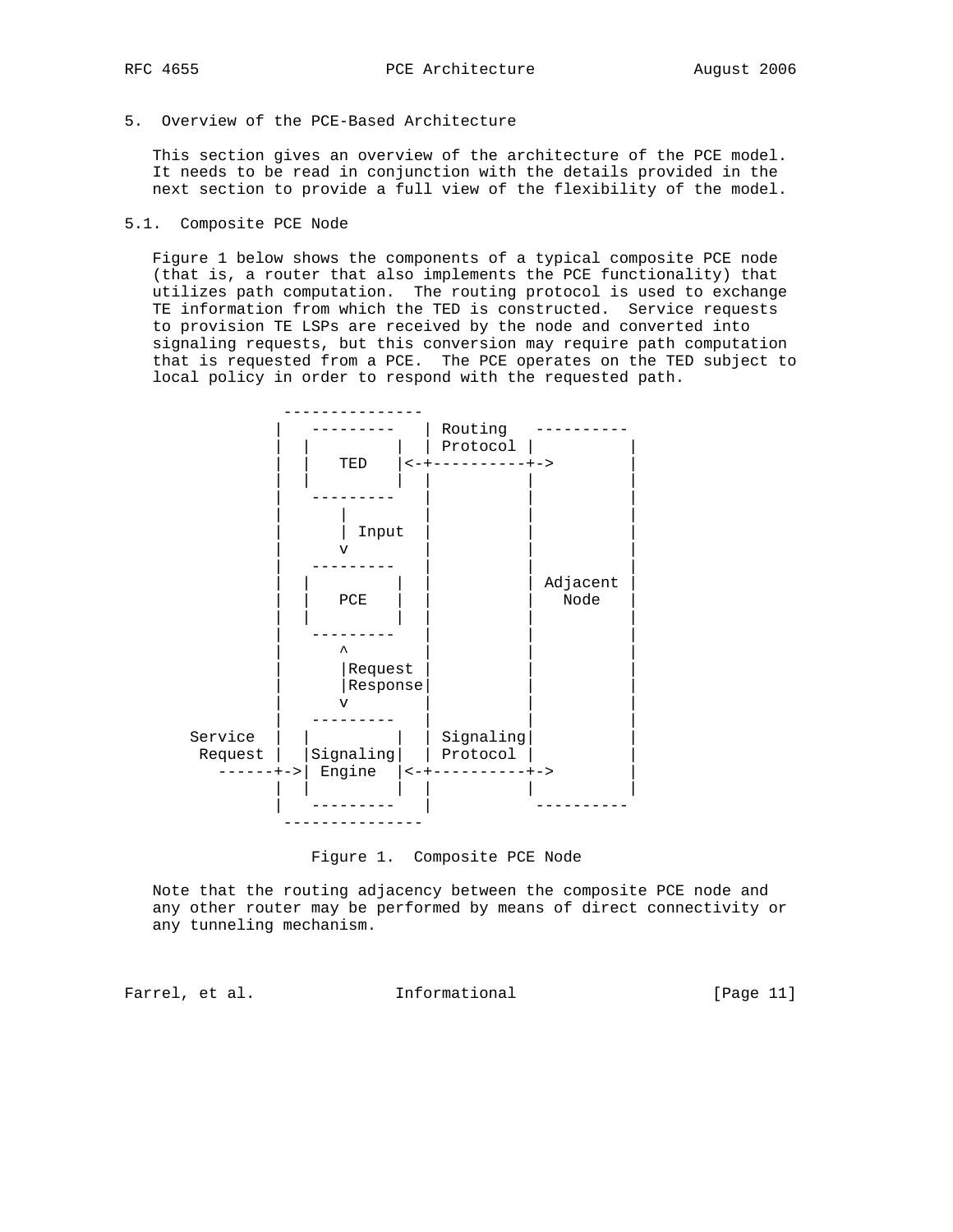# 5.2. External PCE

 Figure 2 shows a PCE that is external to the requesting network element. A service request is received by the head-end node, and before it can initiate signaling to establish the service, it makes a path computation request to the external PCE. The PCE uses the TED subject to local policy as input to the computation and returns a response.



Figure 2. External PCE Node

 Note that in this case, the node that supports the PCE function may also be an LSR or router performing forwarding in its own right (i.e., it may be a composite PCE node), but those functions are purely orthogonal to the operation of the function in the instance being considered here.

Farrel, et al. 1nformational [Page 12]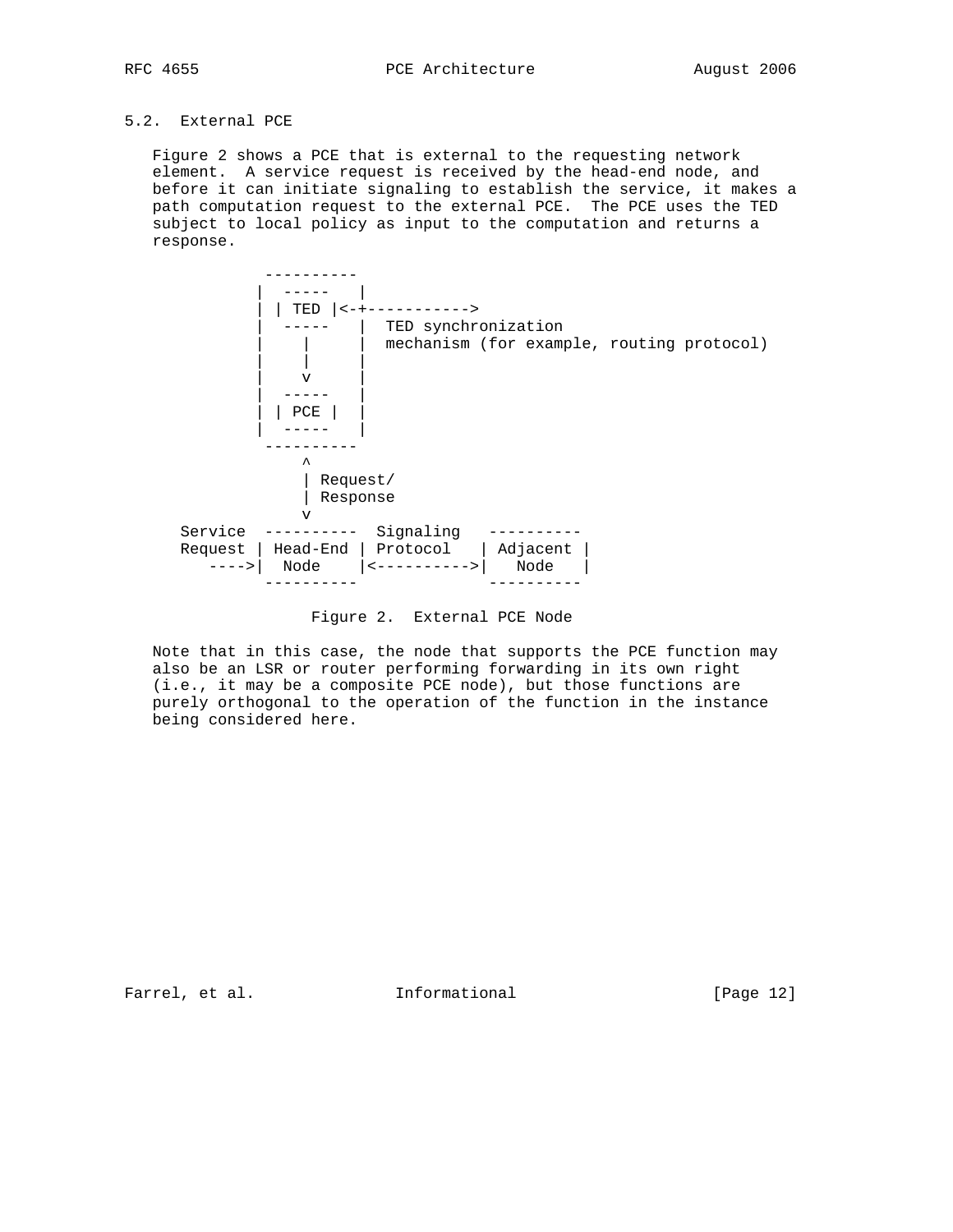# 5.3. Multiple PCE Path Computation

 Figure 3 illustrates how multiple PCE path computations may be performed along the path of a signaled service. As in the previous example, the head-end PCC makes a request to an external PCE, but the path that is returned is such that the next network element finds it necessary to perform further computation. This may be the case when the path returned is a partial path that does not reach the intended destination or when the computed path is loose. The downstream network element consults another PCE to establish the next hop(s) in the path. In this case, all policy decisions are made independently at each PCE based on information passed from the PCC.

 Note that either or both PCEs in this case could be composite PCE nodes, as in Section 5.1.



Figure 3. Multiple PCE Path Computation

Farrel, et al. 1nformational 1999 [Page 13]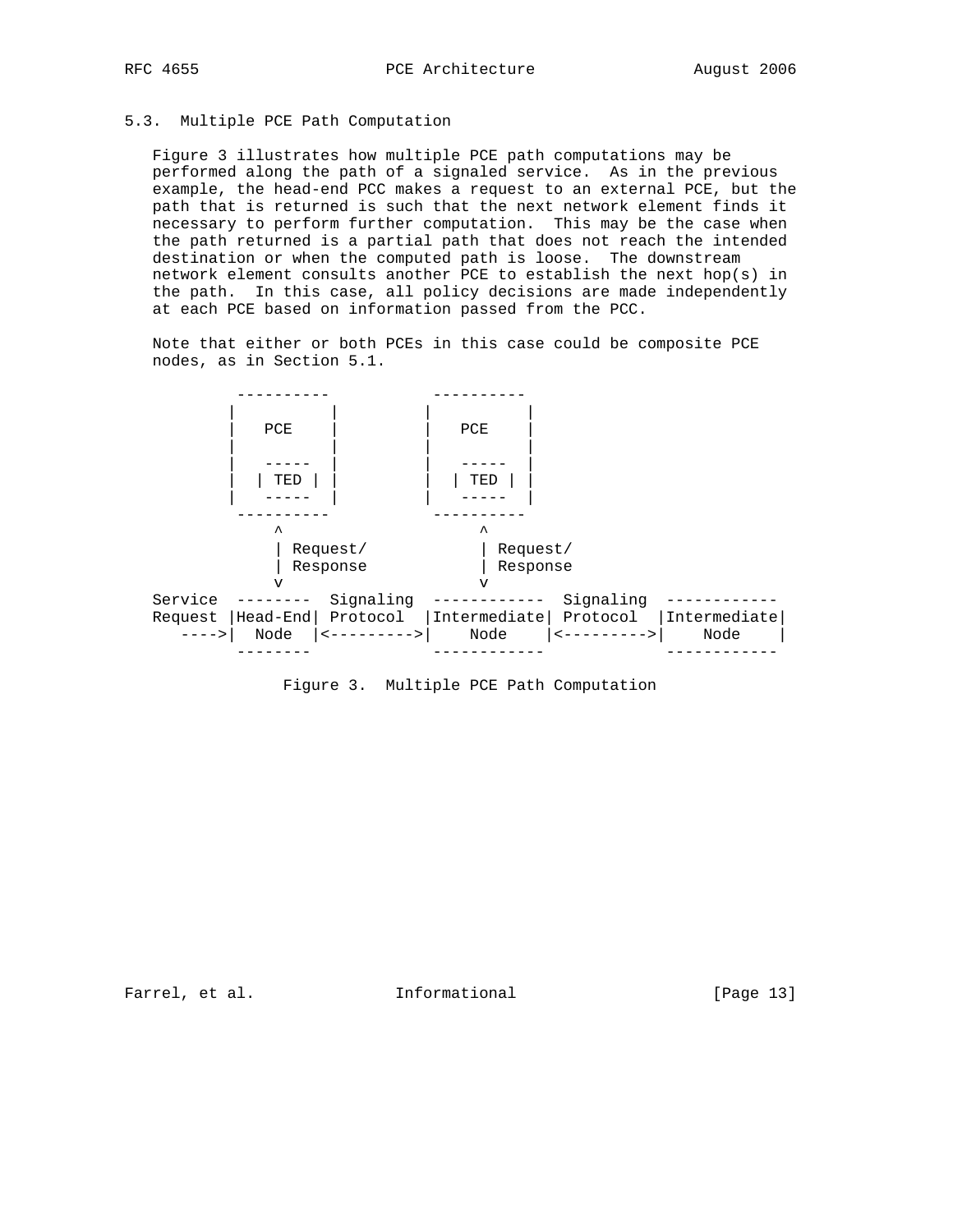#### 5.4. Multiple PCE Path Computation with Inter-PCE Communication

 The PCE in Section 5.3 was not able to supply a full path for the requested service, and as a result the adjacent node needs to make its own computation request. As illustrated in Figure 4, the same problem may be solved by introducing inter-PCE communication, and cooperation between PCEs so that the PCE consulted by the head-end network node makes a request of another PCE to help with the computation.



Figure 4. Multiple PCE Path Computation with Inter-PCE Communication

 Multiple PCE path computation with inter-PCE communication involves coordination between distinct PCEs such that the result of the computation performed by one PCE depends on path fragment information supplied by other PCEs. This model does not provide a distributed computation algorithm, but it allows distinct PCEs to be responsible for computation of parts (segments) of the path.

PCE-PCE communication is discussed further in Section 6.6.

 Note that a PCC might not see the difference between centralized computation and multiple PCE path computation with inter-PCE communication. That is, the PCC network node or component that requests the computation makes a single request and receives a full or partial path in response, but the response is actually achieved through the coordinated, cooperative efforts of more than one PCE.

Farrel, et al. 1nformational 1999 [Page 14]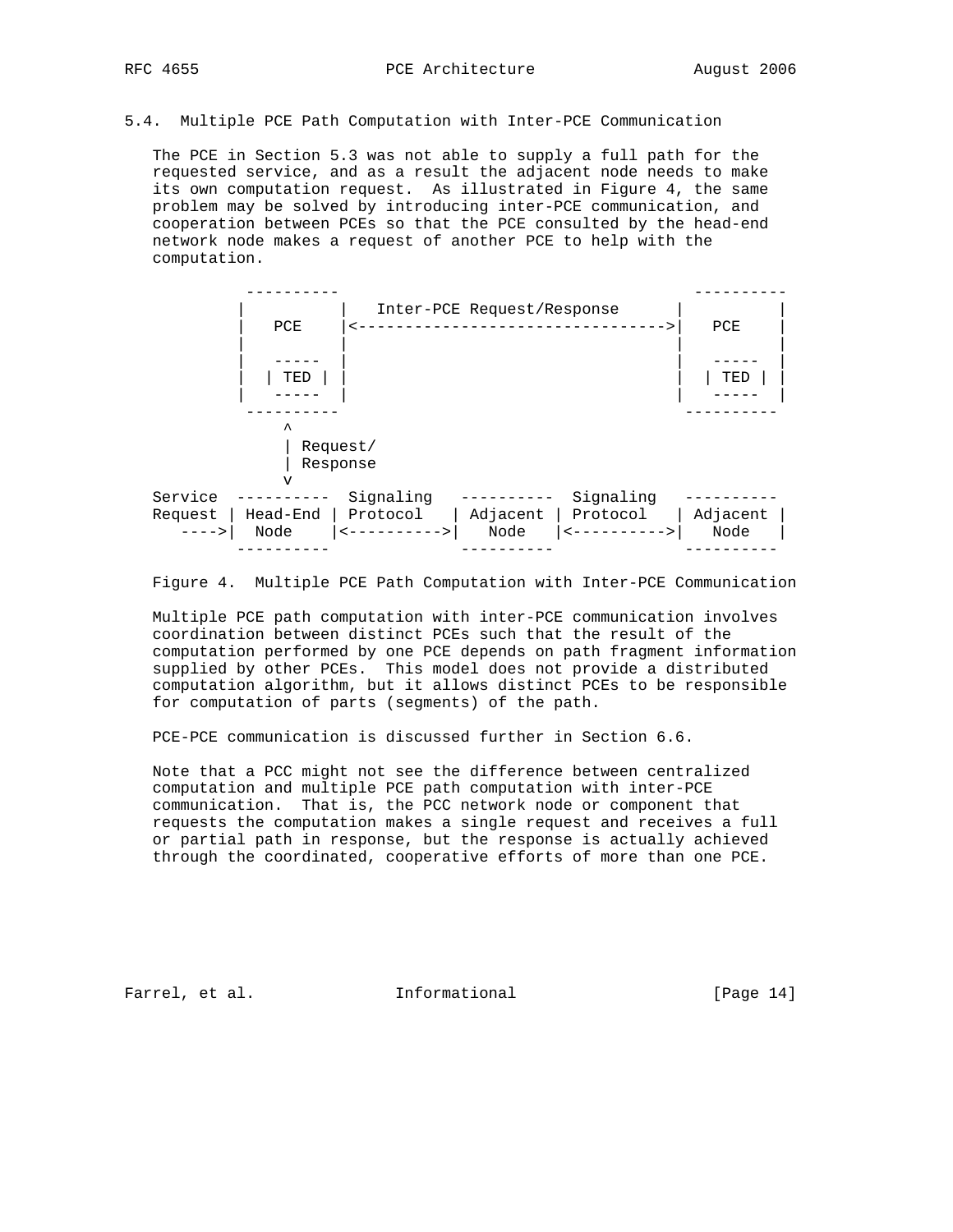In this model, all policy decisions may be made independently at each PCE based on computation information passed from the previous PCE. Alternatively, there may be explicit communication of policy information between PCEs.

#### 5.5. Management-Based PCE Usage

 It must be observed that the PCC is not necessarily an LSR. For example, in Figure 5 the NMS supplies the head-end LSR with a fully computed explicit path for the TE LSP that it is to establish through signaling. The NMS uses a management plane mechanism to send this request and encodes the data using a representation such as the TE MIB module [RFC3812].

 The NMS constructs the explicit path that it supplies to the head-end LSR using information provided by the operator. It consults the PCE, which returns a path for the NMS to use.

 Although Figure 5 shows the PCE as remote from the NMS, it could, of course, be collocated with the NMS.



Figure 5. Management-Based PCE Usage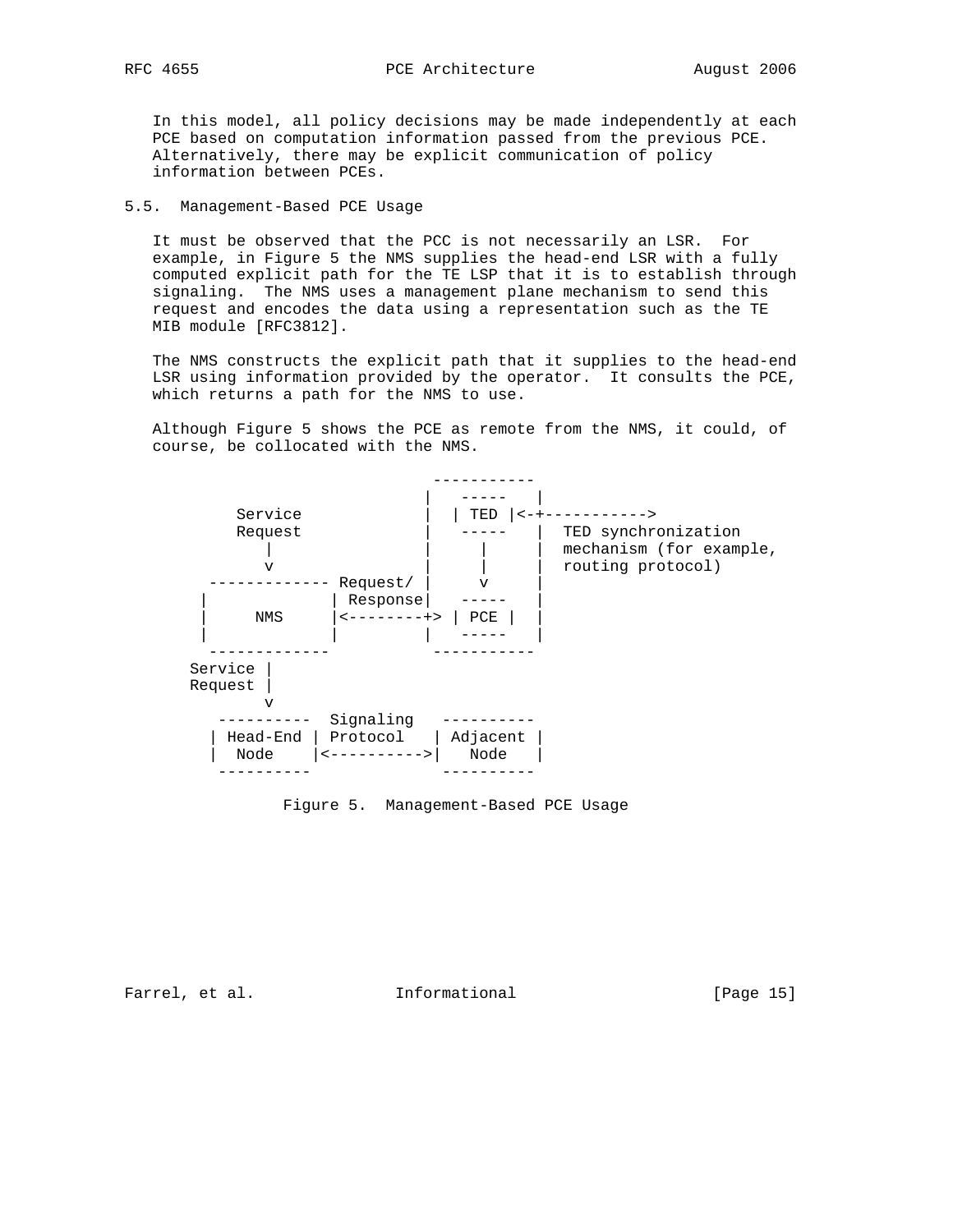# 5.6. Areas for Standardization

 The following areas require standardization within the PCE architecture.

- communication between PCCs and PCEs, and between cooperating PCEs, including the communication of policy-related information
- requirements for extending existing routing and signaling protocols in support of PCE discovery and signaling of inter-domain paths
- definition of metrics to evaluate path quality, scalability, responsiveness, robustness, and policy support of path computation models.
- MIB modules related to communication protocols, routing and signaling extensions, metrics, and PCE monitoring information
- 6. PCE Architectural Considerations

 This section provides a list of the PCE architectural components. Specific realizations and implementation details (state machines or algorithms, etc.) of PCE-based solutions are out of the scope of this document.

 Note also that PCE-based path computation does not affect in any way the use of the computed paths. For example, the use of PCE does not change the way in which Traffic Engineering LSPs are signaled, maintained, and torn down, but it strictly relates to the path computation aspects of such TE LSPs.

 This section presents an architectural view of PCE. That is, it describes the components that exist and how they interact. Note that the architectural model, and in particular the functional model, may be perceived differently by different components of the PCE system. For example, the PCC will not be aware of whether a PCE consults other PCEs. The PCC view of the PCE architecture is discussed in Section 7.

### 6.1. Centralized Computation Model

 A "centralized computation model" considers that all path computations for a given domain will be performed by a single, centralized PCE. This may be a dedicated server (for example, an external PCE node), or a designated router (for example, a composite PCE node) in the network. In this model, all PCCs in the domain would send their path computation requests to the central PCE. While

Farrel, et al. 1nformational [Page 16]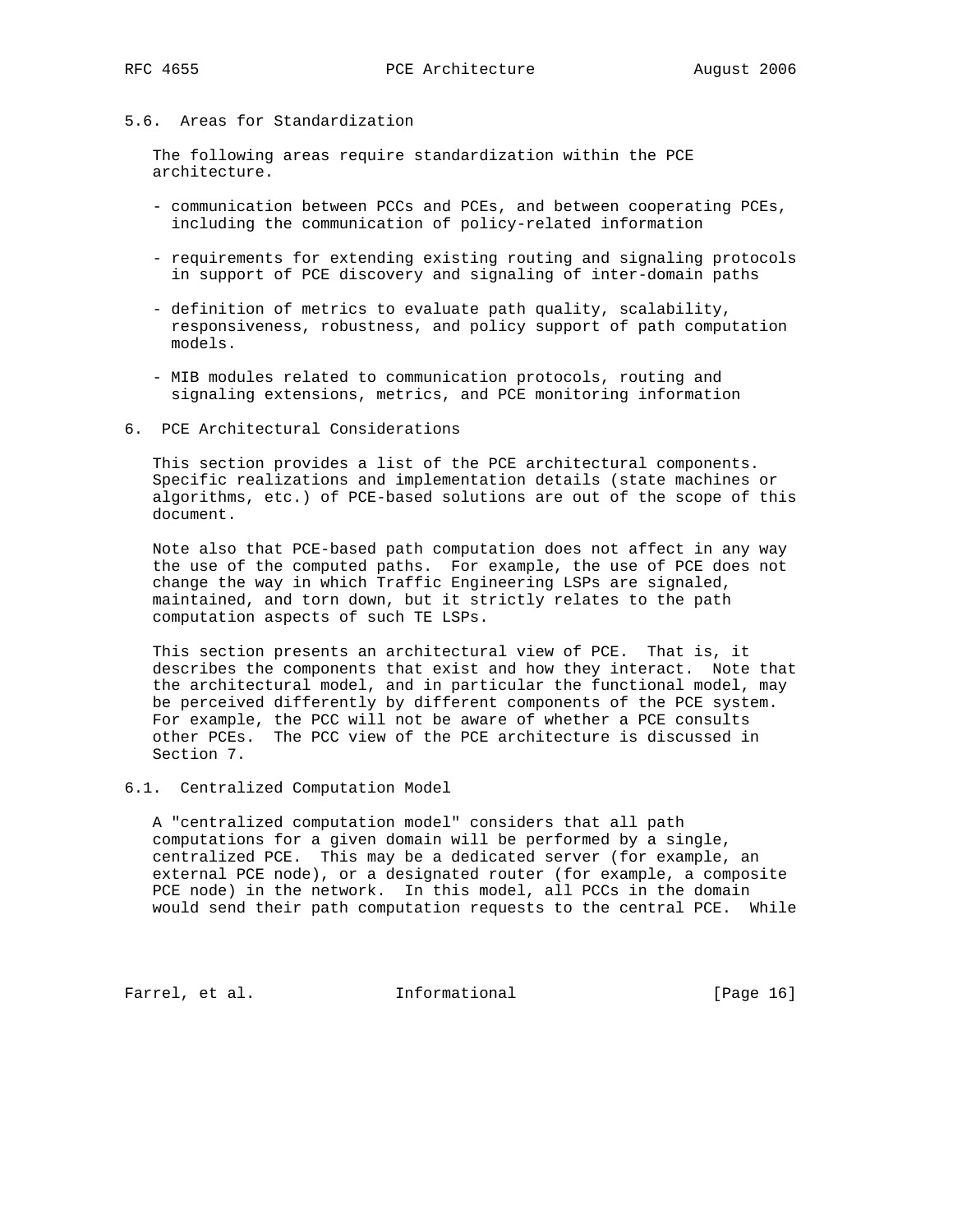a domain in this context might be an IGP area or AS, it might also be a sub-group of network nodes that is defined by its dependence on the PCE.

 This model has a single point of failure: the PCE. In order to avoid this issue, the centralized computation model may designate a backup PCE that can take over the computation responsibility in a controlled manner in the event of a failure of the primary PCE. Any policies present on the primary PCE should also be present on the backup, although the primary policies may themselves be subject to policy governing how they are implemented on the backup. Note that at any moment in time there is only one active PCE in any domain.

#### 6.2. Distributed Computation Model

 A "distributed computation model" refers to a domain or network that may include multiple PCEs, and where computation of paths is shared among the PCEs. A given path may in turn be computed by a single PCE ("single PCE path computation") or multiple PCEs ("multiple PCE path computation"). A PCC may be linked to a particular PCE or may be able to choose freely among several PCEs; the method of choice between PCEs is out of scope of this document, but see Section 6.4 for a discussion of PCE discovery that affects this choice. Implementation of policy should be consistent across the set of available PCEs.

 Often, the computation of an individual path is performed entirely by a single PCE. For example, this is usually the case in MPLS TE within a single IGP area where the ingress LSR/composite PCE node is responsible for computing the path or for contacting an external PCE. Conversely, multiple PCE path computation implies that more than one PCE is involved in the computation of a single path. An example of this is where loose hop expansion is performed by transit LSRs/composite PCE nodes on an MPLS TE LSP. Another example is the use of multiple cooperating PCEs to compute the path of a single TE LSP across multiple domains.

### 6.3. Synchronization

 Often, multiple paths need to be computed to support a single service (for example, for protection or load sharing). A PCC that determines that it requires more than one path to be computed may send a series of individual requests to the PCE. In this case of non-synchronized path computation requests, the PCE may make multiple individual path computations to generate the paths, and the PCC may send its individual requests to different PCEs.

Farrel, et al. Informational [Page 17]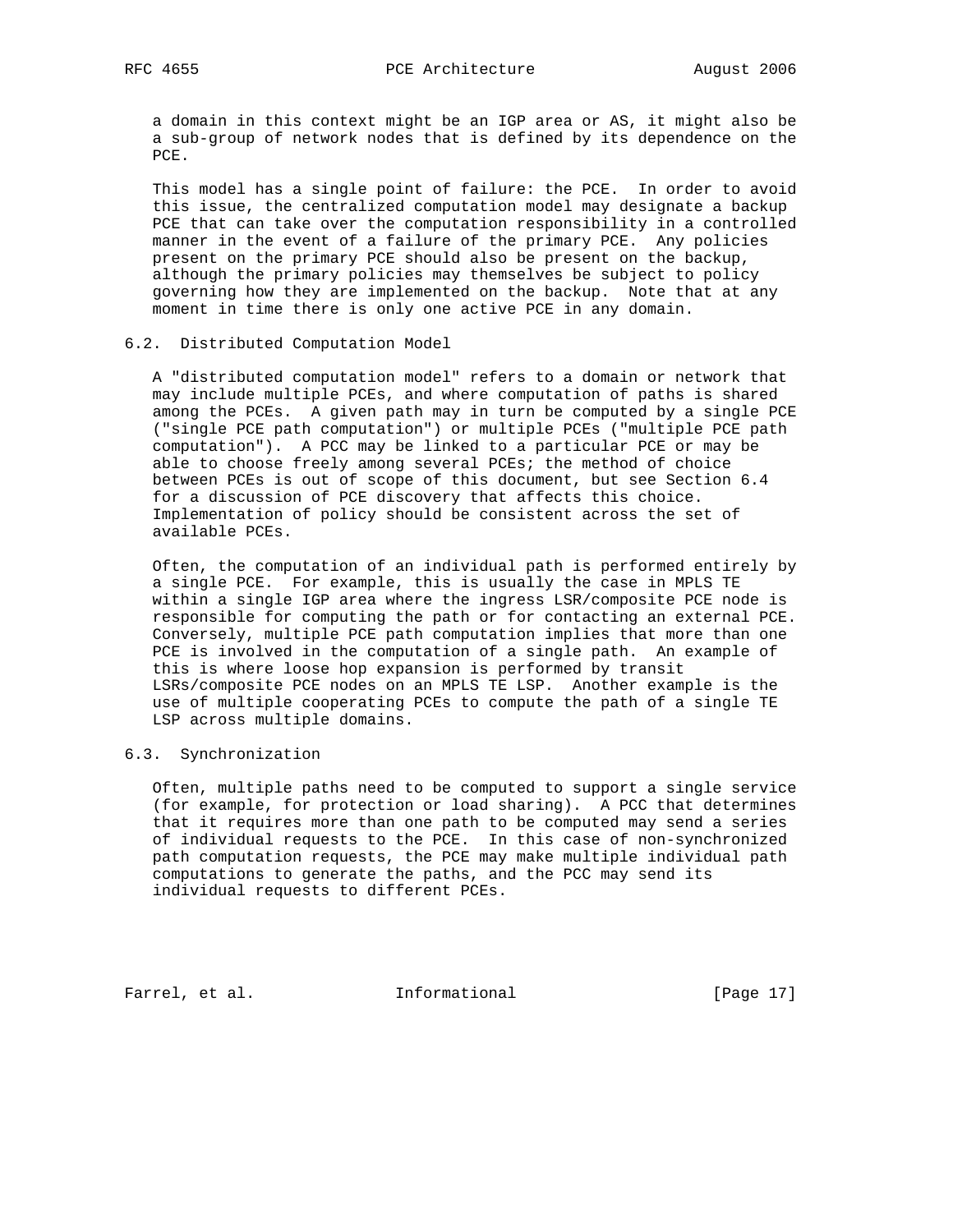Alternatively, the PCC may send a single request to a PCE asking for a set of paths to be computed, but specifying that non-synchronized path computation is acceptable. The PCE may compute each path in turn exactly as it would have done had the PCC made multiple requests, and the PCE may devolve some computations to other PCEs if it chooses. On the other hand, the PCE is not prohibited from performing all computations together in a synchronized manner as described below.

 The PCC may also issue a single request to the PCE asking for all the paths to be computed in a synchronized manner. The PCE will then perform simultaneous computation of the set of requested paths. Such synchronized computation can often provide better results.

 The involvement of more than one PCE in the computation of a series of paths is by its nature non-synchronized. However, a set of cooperating PCEs may be synchronized under the control of a single PCE. For example, a PCC may send a request to a PCE that invokes domain-specific computations by other PCEs before supplying a result to the PCC.

 It is desirable to add a parameter to the PCC-PCE protocol to request that the PCE supply a set of alternate paths for use by the PCC, should the establishment of the TE LSP using the principal path fail to complete. While alternate paths may not always be successful if the first path fails, including alternate paths in a PCE response could have less overhead than having the PCC make separate requests for subsequent path computations as the need arises. This technique is used in some existing CSPF implementations.

### 6.4. PCE Discovery and Load Balancing

 In order that a PCC can communicate efficiently with a PCE, it must know the location of the PCE. That is, it is an architectural decision made here that PCC requests be targeted to a specific PCE, and not broadcast to the network for any PCE to respond. This decision means that only the selected PCE will operate on any single request, and it saves network resources during request propagation and processing resources at the PCEs that are not required to respond.

 The knowledge of the location of a PCE may be achieved through local configuration at the PCC or may rely on a protocol-based discovery mechanism that may be governed by policy.

 Where more than one PCE is known to a PCC, the PCC must have sufficient information to select an appropriate PCE for its purposes, under the control of policy. Such a selection procedure allows for

Farrel, et al. 1nformational [Page 18]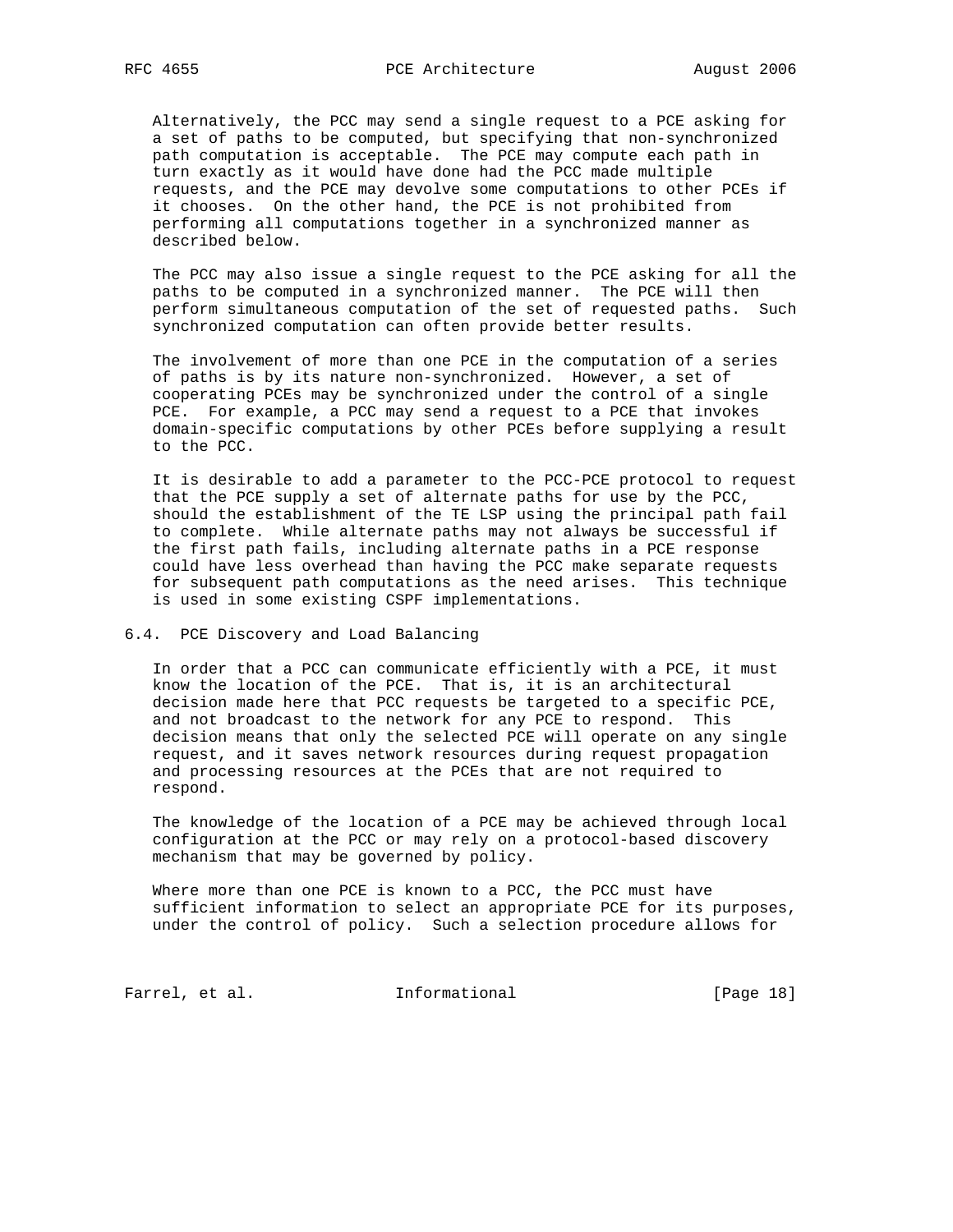load sharing between PCEs and supports PCEs with different computation capabilities including different visibility scopes. Thus, the information available to the PCC must include details of the PCE capabilities, which may be fixed or may vary dynamically in time.

 The PCC may learn PCE capabilities through static configuration, or it may discover the information dynamically. Note that even when the location of the PCE is configured at the PCC, the PCC may still discover the PCE capabilities dynamically. Dynamic PCE capabilities cannot be configured and can only be discovered.

 Proxy PCE advertisement whereby the existence of a PCE is advertised via a proxy PCE is a viable alternative, should the PCE be incapable of such advertisement itself. In this case, it is a requirement that the proxy adequately advertise the PCE status and capability in a timely and synchronized fashion.

 In the event that multiple PCEs are available to serve a particular path computation request, the PCC must select a PCE to satisfy the request. The details of such a selection (for instance, to efficiently share the computation load across multiple PCEs or to request secondary computations after partial or failed computations) are local to the PCC, may be based on policy, and are out of the scope of this document.

 PCE capabilities that may be advertised or configured could include (and are not be limited to):

- a set of constraints that it can account for (diversity, shared risk link groups (SRLGs), optical impairments, wavelength continuity, etc.)
- computational capacity (for example, the number of computations it can perform per second)
- the number of switching capability layers (and which ones)
- the number of path selection criteria (and which ones)
- whether it is a stateless PCE or it can send updates about better paths that might be available in the future
- whether it can compute P2MP trees (and which types)
- whether it can ensure resource sharing between backup tunnels

This information would help a PCC to decide which PCE to use.

Farrel, et al. 1nformational [Page 19]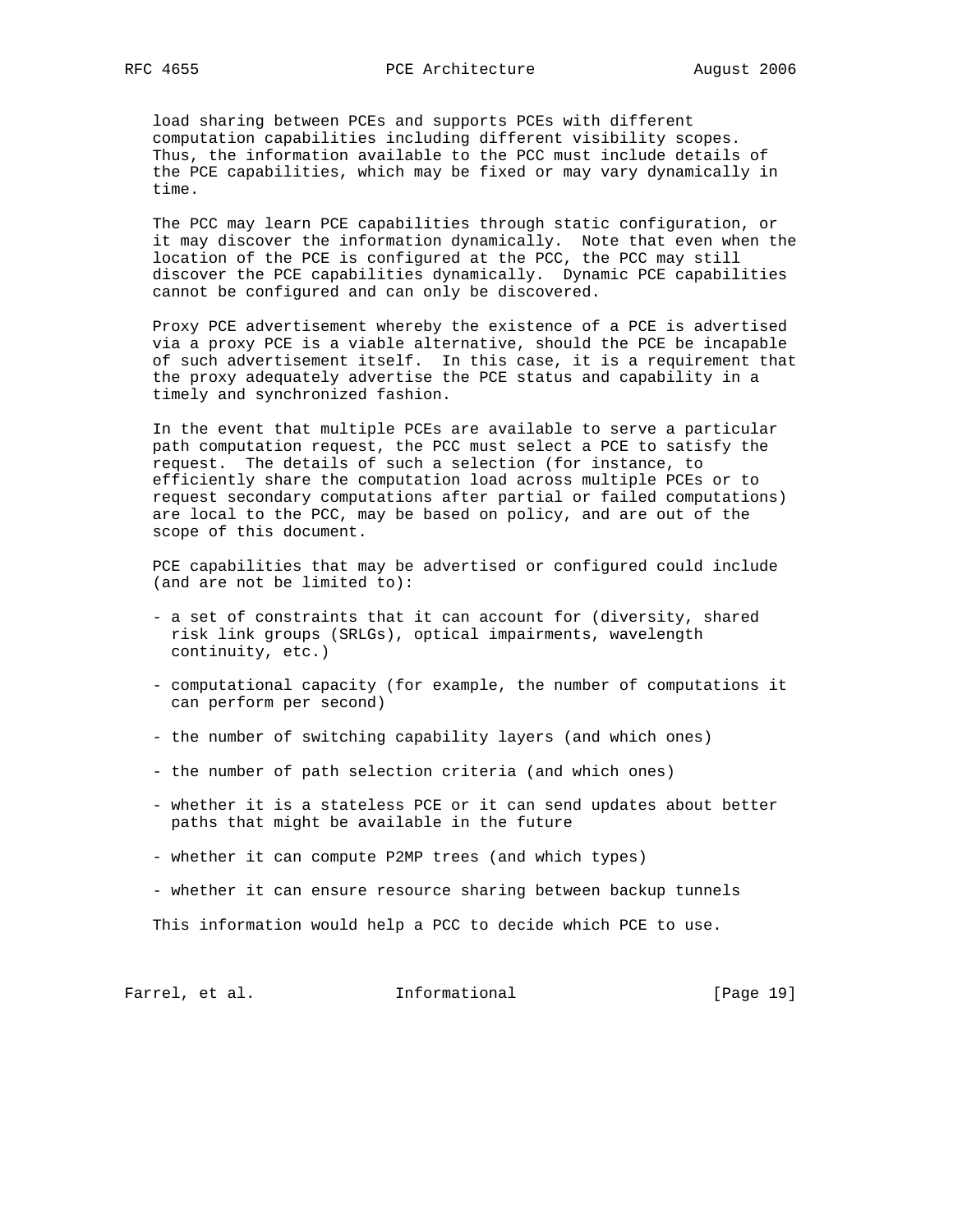Requirements for PCE advertisement will be documented separately. Note that there is no restriction within the architecture about how location and capabilities are advertised, and the two elements should be considered functionally distinct.

 A PCC might also ask a PCE to perform a particular type of service without knowledge of the PCE's capabilities and receive a response that says that the PCE is unable to perform the service. The response could specify the capabilities of the PCE and might also suggest another PCE that has the requested capabilities.

#### 6.5. Detecting PCE Liveness

 The ability to detect a PCE's liveness is a mandatory piece of the overall architecture and could be achieved by several means. If some form of regular advertisement (such as through IGP extensions) is used for PCE discovery, it is expected that the PCE liveness will be determined by means of status advertisement (for example, IGP LSA/LSPs).

 The inability of a PCE to service a request (perhaps due to excessive load) may be reported to the PCC through a failure message, but the failure of a PCE or the communications mechanism while processing a request cannot be reported in this way. Furthermore, in the case of excessive load, the PCE may not have sufficient resources to send a failure message. Thus, the PCC should employ other mechanisms, such as protocol timers, to determine the liveness of the PCE. This is particularly important in the case of inter-domain path computation where the PCE liveness may not be detected by means of the IGP that runs in the PCC's domain.

### 6.6. PCC-PCE and PCE-PCE Communication

 Once the PCC has selected a PCE, and provided that the PCE is not local to the PCC, a request/response protocol is required for the PCC to communicate the path computation requests to the PCE and for the PCE to return the path computation response. Discussion of the security requirements and implications for this protocol is provided in Section 10 of this document.

 The path computation request may include a significant set of requirements, including the following:

- the source and destination of the path
- the bandwidth and other Quality of Service (QoS) parameters desired

Farrel, et al. 1nformational [Page 20]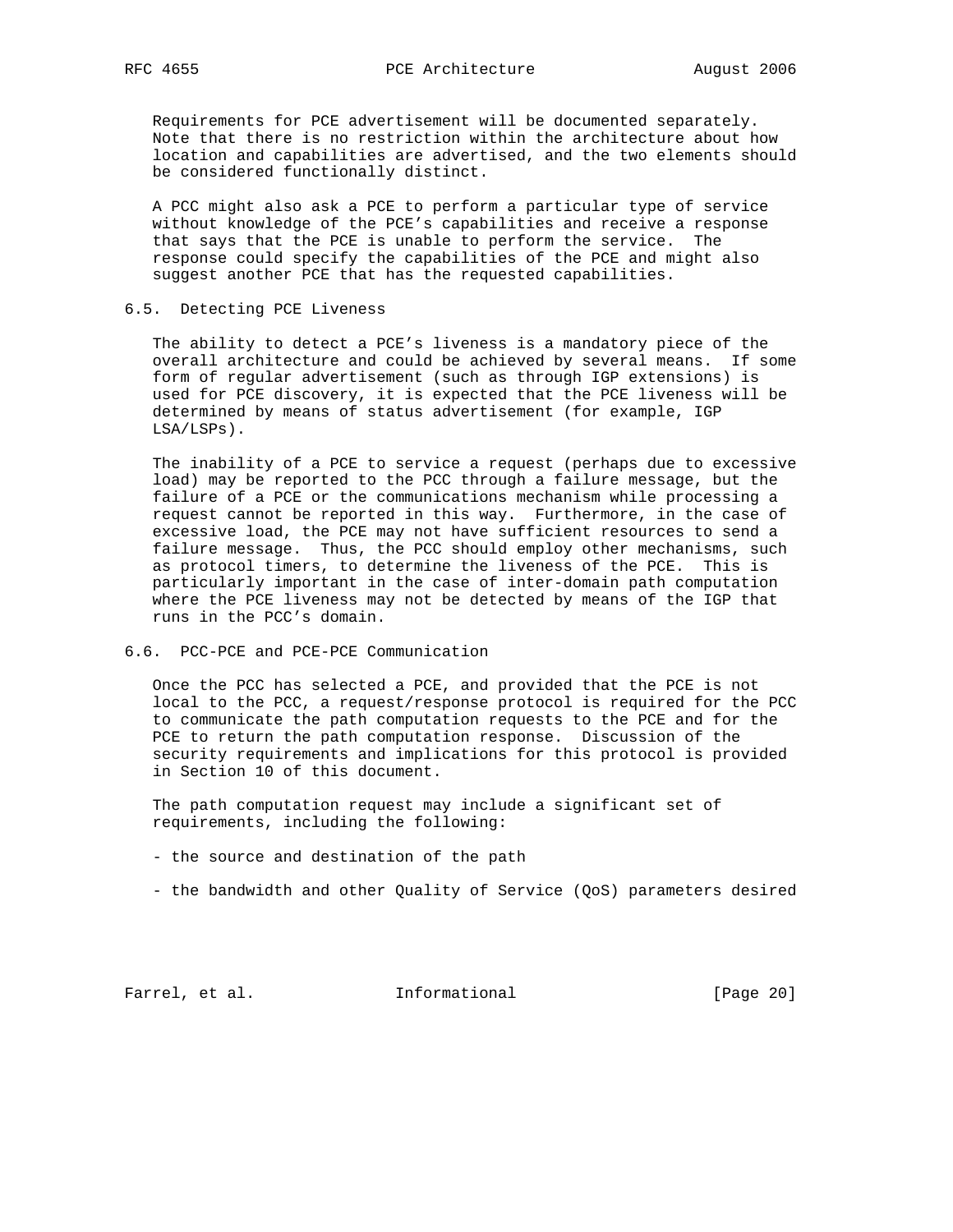- resources, resource affinities, and shared risk link groups (SRLGs) to use/avoid
- the number of disjoint paths required and whether near-disjoint paths are acceptable
- the levels of resiliency, reliability, and robustness of the path resources
- policy-related information

 The level of robustness of the path resources covers a qualitative assessment of the vulnerability of the resources that may be used. For example, one might grade resources based on empirical evidence (mean time between failures), on known risks (there is major building work going on near this conduit), or on prejudice (vendor X's software is always crashing). A PCC could request that only robust resources be used, or it could allow any resource.

 In case of a positive response from the PCE, one or more paths would be returned to the requesting node. In the event of a failure to compute the desired path(s), an error is returned together with as much information as possible about the reasons for the failure(s), and potentially with advice about which constraints might be relaxed so that a positive result is more likely in a future request.

 Note that the resultant path(s) may be made up of a set of strict or loose hops, or any combination of strict and loose hops. Moreover, a hop may have the form of a non-explicit abstract node.

 A request/response protocol is also required for a PCE to communicate path computation requests to another PCE and for the PCE to return the path computation response. The path computation request may include a significant set of requirements including those defined above. In case of a positive response from the PCE, one or more paths would be returned to the requesting PCE. In the event of a failure to compute the desired path(s), an error is returned together with as much information as possible about the reasons for the failure, and potentially advice about which constraints might be relaxed so that a positive result is more likely. Note that the resultant path(s) may be made up of a set of strict or loose hops, or any combination of strict and loose hops. Moreover, a hop may have the form of a non-explicit abstract node.

 An important feature of PCEs that are cooperating to compute a path is that they apply compatible or identical computation algorithms and coordinated policies. This may require coordination through the communication between the PCEs.

Farrel, et al. 1nformational [Page 21]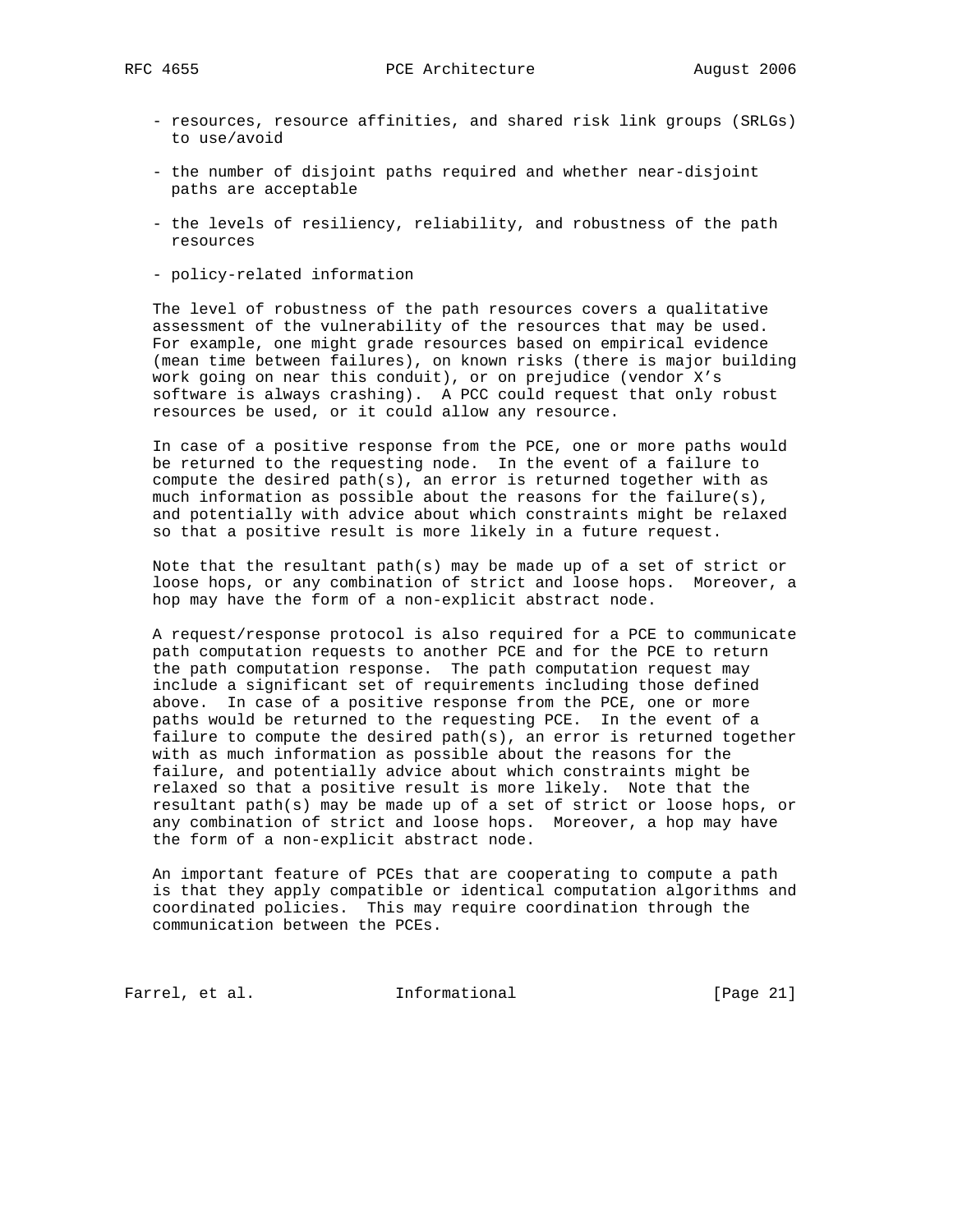Note that when multiple PCEs cooperate to compute a path, it is important that they have a coordinated view of the meaning of constraints such as costs, resource affinities, and class of service. This is particularly significant where the PCEs are responsible for different domains. It is assumed that this is a matter of policy between domains and between PCEs.

 No assumption is made in this architecture about whether the PCC-PCE and PCE-PCE communication protocols are identical.

#### 6.7. PCE TED Synchronization

 As previously described, the PCE operates on a TED. Information on network status to build the TED may be provided in the domain by various means:

- 1) Participation in IGP distribution of TE information. The standard method of distribution of TE information within an IGP area is through the use of extensions to the IGP [RFC3630, RFC3748]. This mechanism allows participating nodes to build a TED, and this is the standard technique, for example, within a single area MPLS or GMPLS network. A node that hosts the PCE function may collect TE information in this way by maintaining at least one routing adjacency with a router in the domain. The PCE node may be adjacent or non-adjacent (via some tunneling techniques) to the router. Such a technique provides a mechanism for ensuring that the TED is efficiently synchronized with the network state and is the normal case, for example, when the PCE is co-resident with the LSRs in an MPLS or GMPLS network.
- 2) Out-of-band TED synchronization. It may not be convenient or possible for a PCE to participate in the IGPs of one or more domains (for example, when there are very many domains, when IGP participation is not desired, or when some domains are not running TE-aware IGPs). In this case, some mechanism may need to be defined to allow the PCE node to retrieve the TED from each domain. Such a mechanism could be incremental (like the IGP in the previous case), or it could involve a bulk transfer of the complete TED. The latter might significantly limit the capability to ensure TED synchronization, which might result in an increase in the failure rate of computed paths, or the computation of sub optimal paths. Consideration should also be given to the impact of the TED distribution on the network and on the network node within the domain that is asked to distribute the database. This is particularly relevant in the case of frequent network state changes.

Farrel, et al. **Informational** [Page 22]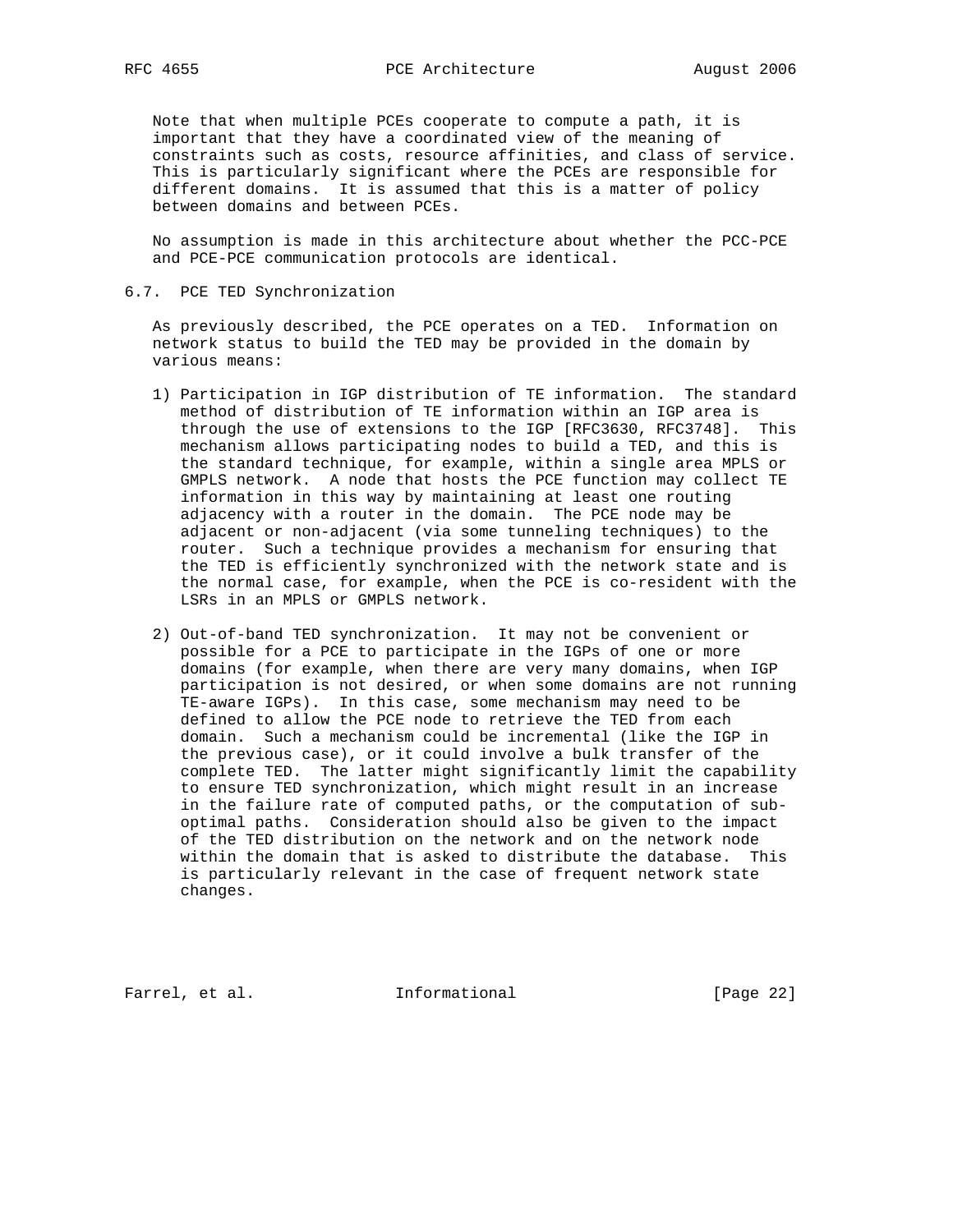3) Information in the TED can include information obtained from sources other than the IGP. For example, information about link usage policies can be configured by the operator. Path computation can also act on a far wider set of information that includes data about the TE LSPs provisioned within the network. This information can include TE LSP routes, reserved bandwidth, and measured traffic volume passing through the TE LSP.

Such TE LSP information can enhance TE LSP (re)optimization to provide "full network" (re)optimization and can allow traffic fluctuations to be taken into account. Detailed TE LSP information may also facilitate reconfiguration of the Virtual Network Topology (VNT) [MLN], in which lower-layer TE LSPs, such as optical paths, provide TE links for use by the higher layer, since this reconfiguration is also a "full network" problem.

 Note that synchronization techniques may apply to both intra- and inter-domain TEDs. Furthermore, the techniques can be mixed for use in different domains. The degree of synchronization between the PCE and the network is subject to implementation and/or policy. However, better synchronization generally leads to paths that are more likely to succeed.

 Note also that the PCE may have access to only a partial TED: for instance, in the case of inter-domain path computation where each such domain may be managed by different entities. In such cases, each PCE may have access to a partial TED, and cooperative techniques between PCEs may be used to achieve end-to-end path computation without any requirement that any PCE handle the complete TED related to the set of traversed domains by the TE LSP in question.

#### 6.8. Stateful versus Stateless PCEs

 A PCE can be either stateful or stateless. In the former case, there is a strict synchronization between the PCE and not only the network states (in term of topology and resource information), but also the set of computed paths and reserved resources in use in the network. In other words, the PCE utilizes information from the TED as well as information about existing paths (for example, TE LSPs) in the network when processing new requests. Note that although this allows for optimal path computation and increased path computation success, stateful PCEs require reliable state synchronization mechanisms, with potentially significant control plane overhead and the maintenance of a large amount of data/states (for example, full mesh of TE LSPs).

 For example, if there is only one PCE in the domain, all TE LSP computation is done by this PCE, which can then track all the existing TE LSPs and stay synchronized (each TE LSP state change must

Farrel, et al. 1nformational [Page 23]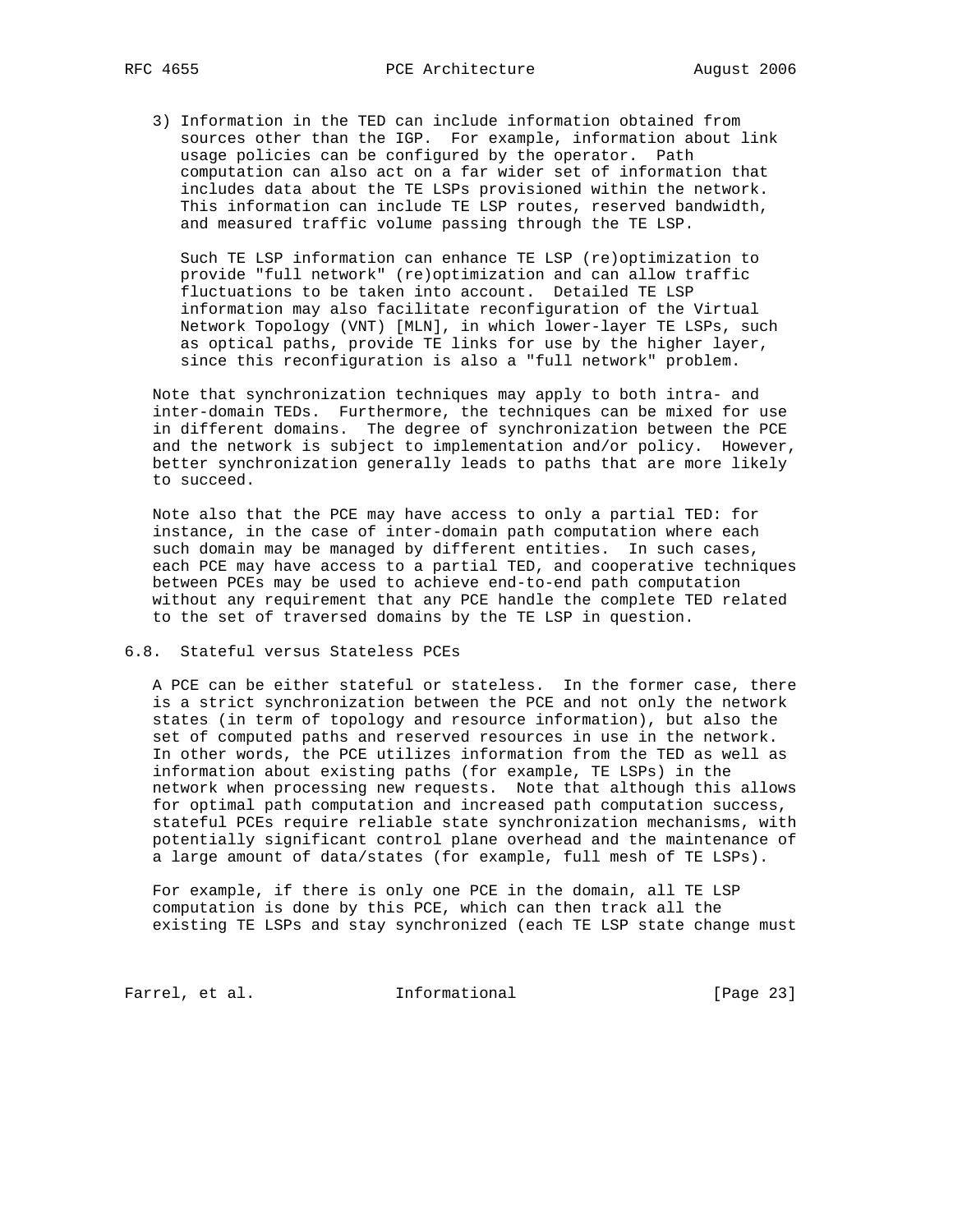be tracked by the PCE). However, this model could require substantial control plane resources. If there are multiple PCEs in the network, TE LSP computation and information are distributed among PCEs and so the resources required to perform the computations are also distributed. However, synchronization issues discussed in Section 6.7 also come into play.

 The maintenance of a stateful database can be non-trivial. However, in a single centralized PCE environment, a stateful PCE is almost a simple matter of remembering all the TE LSPs the PCE has computed, that the TE LSPs were actually set up (if this can be known), and when they were torn down. Out-of-band TED synchronization can also be complex, with multiple PCE setup in a distributed PCE computation model, and could be prone to race conditions, scalability concerns, etc. Even if the PCE has detailed information on all paths, priorities, and layers, taking such information into account for path computation could be highly complex. PCEs might synchronize state by communicating with each other, but when TE LSPs are set up using distributed computation performed among several PCEs, the problems of synchronization and race condition avoidance become larger and more complex.

 There is benefit in knowing which TE LSPs exist, and their routing, to support such applications as placing a high-priority TE LSP in a crowded network such that it preempts as few other TE LSPs as possible (also known as the "minimal perturbation" problem). Note that preempting based on the minimum number of links might not result in the smallest number of TE LSPs being disrupted. Another application concerns the construction and maintenance of a Virtual Network Topology [MLN]. It is also helpful to understand which other TE LSPs exist in the network in order to decide how to manage the forward adjacencies that exist or need to be set up. The cost benefit of stateful PCE computation would be helpful to determine if the benefit in path computation is sufficient to offset the additional drain on the network and computational resources.

 Conversely, stateless PCEs do not have to remember any computed path and each set of request(s) is processed independently of each other. For example, stateless PCEs may compute paths based on current TED information, which could be out of sync with actual network state given other recent PCE-computed paths changes. Note that a PCC may include a set of previously computed paths in its request, in order to take them into account, for instance, to avoid double bandwidth accounting or to try to minimize changes (minimum perturbation problem).

Farrel, et al. 1nformational [Page 24]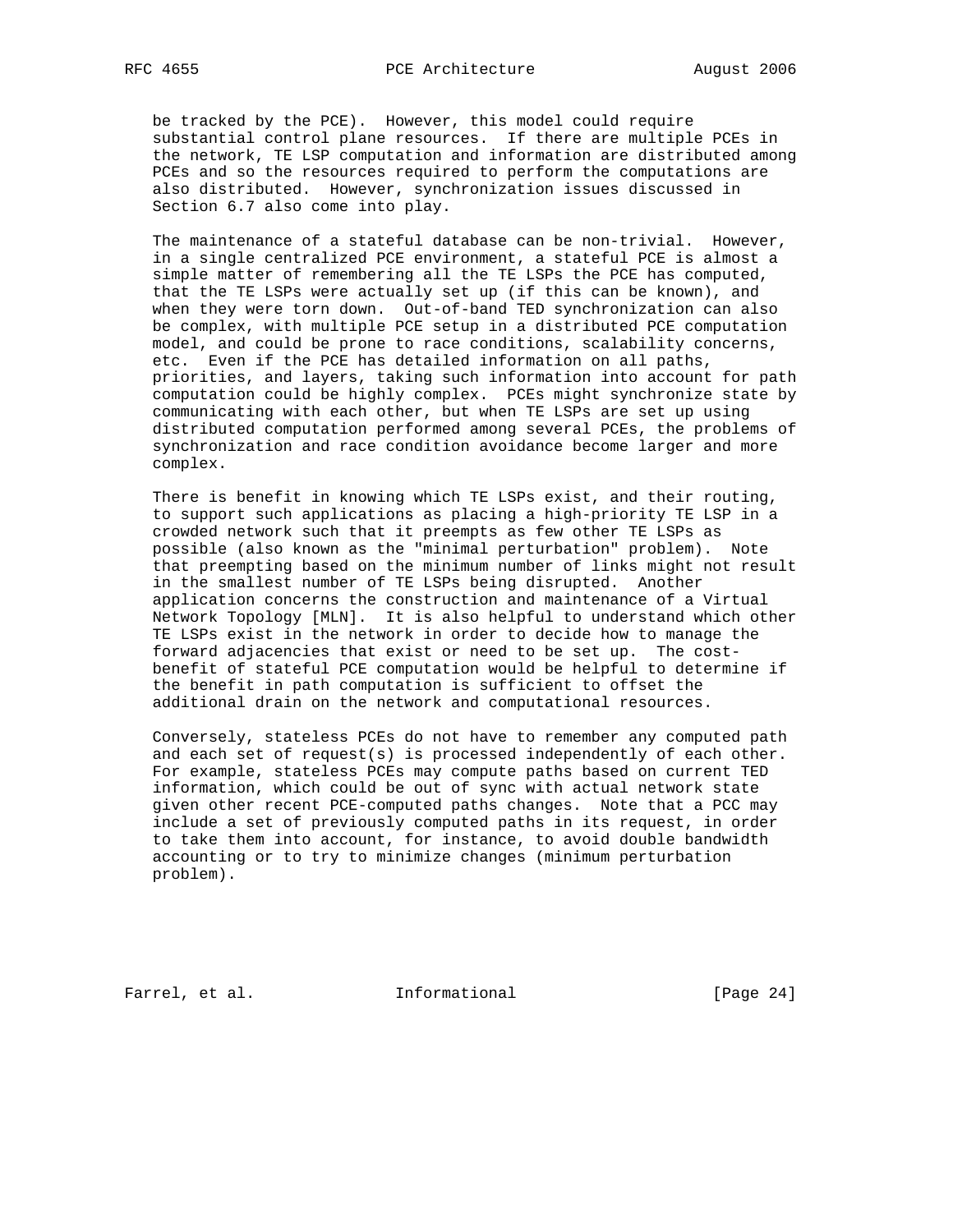Note that the stateless PCE does operate on information about network state. The TED contains link state and bandwidth availability information as distributed by the IGPs or collected through some other means. This information could be further enhanced to provide increased granularity and more detail to cover, for example, the current bandwidth usage on certain links according to resource affinities or forwarding equivalence classes. Such information is, however, not PCE state information and so a model that uses it is still described as stateless in the PCE context.

 A limited form of statefulness might be applied within an otherwise stateless PCE. The PCE may retain some context from paths it has recently computed so that it avoids suggesting the use of the same resources for other TE LSPs.

## 6.9. Monitoring

 PCE monitoring is undoubtedly of the utmost importance in any PCE architecture. This must include the collection of variables related to the PCE status and operation. For example, it will be necessary to understand the way in which the TED is being kept synchronized, the rate of arrival of new requests and the computation times, the range of PCCs that are using the PCE, and the operation of any PCC- PCE protocol.

### 6.10. Confidentiality

 As stated in [RFC4216], the case of inter-provider TE LSP computation requires the ability to compute a path while preserving confidentiality across multiple Service Providers cores. That is, one Service Provider must not be required to divulge any information about its resources or topology in order to support inter-provider TE LSP path computation. Thus, any PCE architecture solution must support the ability to return partial paths by means of loose hops (for example, where each loose hop would, for instance, identify a boundary LSR).

 This requirement is not a security issue, but relates to Service Provider policy. Confidentiality, integrity, and authentication of PCC-PCE and PCE-PCE messages must also be ensured and are described in Section 10.

 The ability to compute a path at the request of the head-end PCC, but to supply the path in segments to the domain boundary PCCs, may also be desirable.

Farrel, et al. 1nformational [Page 25]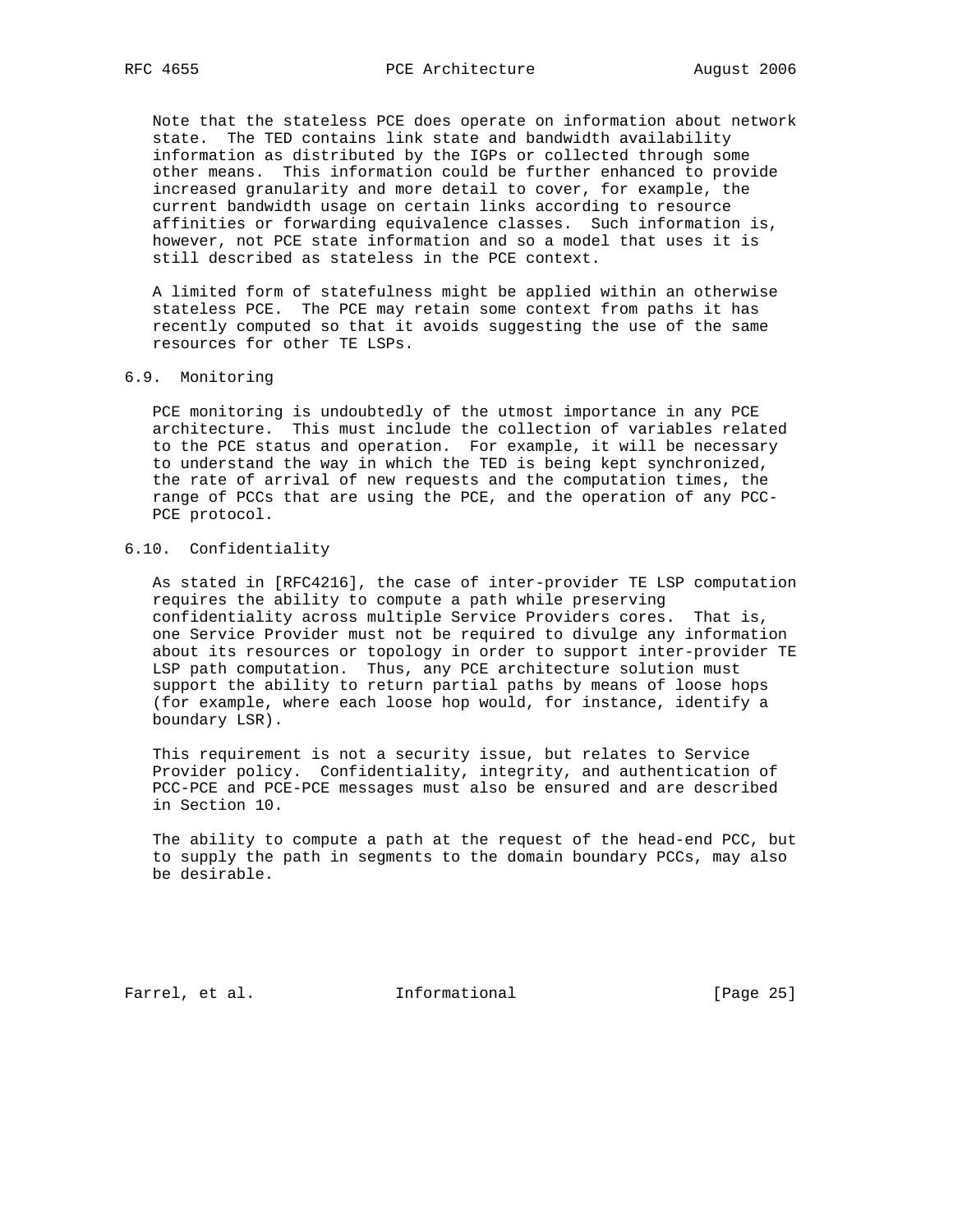6.11. Policy

 Policy impacts multiple aspects of the PCE architecture. There are two applications of policy for consideration:

- application of policy within an architectural entity (PCC or PCE)
- application of policy to PCE-related communications

 As directly applicable to TE LSPs, policy forms part of the signaling mechanism for the establishment of the TE LSPs and is not described here.

 It is envisioned that policy will be largely applied as a local matter within each PCC and PCE. However, this document needs to define policy models that can be supported within the PCE architecture and by PCE-related communication.

Some example policies include:

- selection of a PCE by a PCC
- rejection of a request by the PCE based on the identity of the requesting PCC
- selection by the PCE of a path or application of additional constraints to a computation based on the PCC, the computation target, the time of day, etc.

6.11.1. PCE Policy Architecture

 Two examples of the use of policy components within the PCE architecture are illustrated in Figures 6 and 7. Policy components could equally be applied to the other PCE configurations shown in Section 5. In each configuration, policy may be consulted before a response is provided by a PCE and may also be consulted by the PCC/PCE that receives the response.

 A PCE may have a local policy that impacts the paths selected to satisfy a particular PCE request. A policy may be applied based on any information provided from a PCC.

 In Figure 6, the policy component is shown providing input to the PCE component. This policy component may consult an external policy database, but this is outside the scope of this document.

Farrel, et al. **Informational** [Page 26]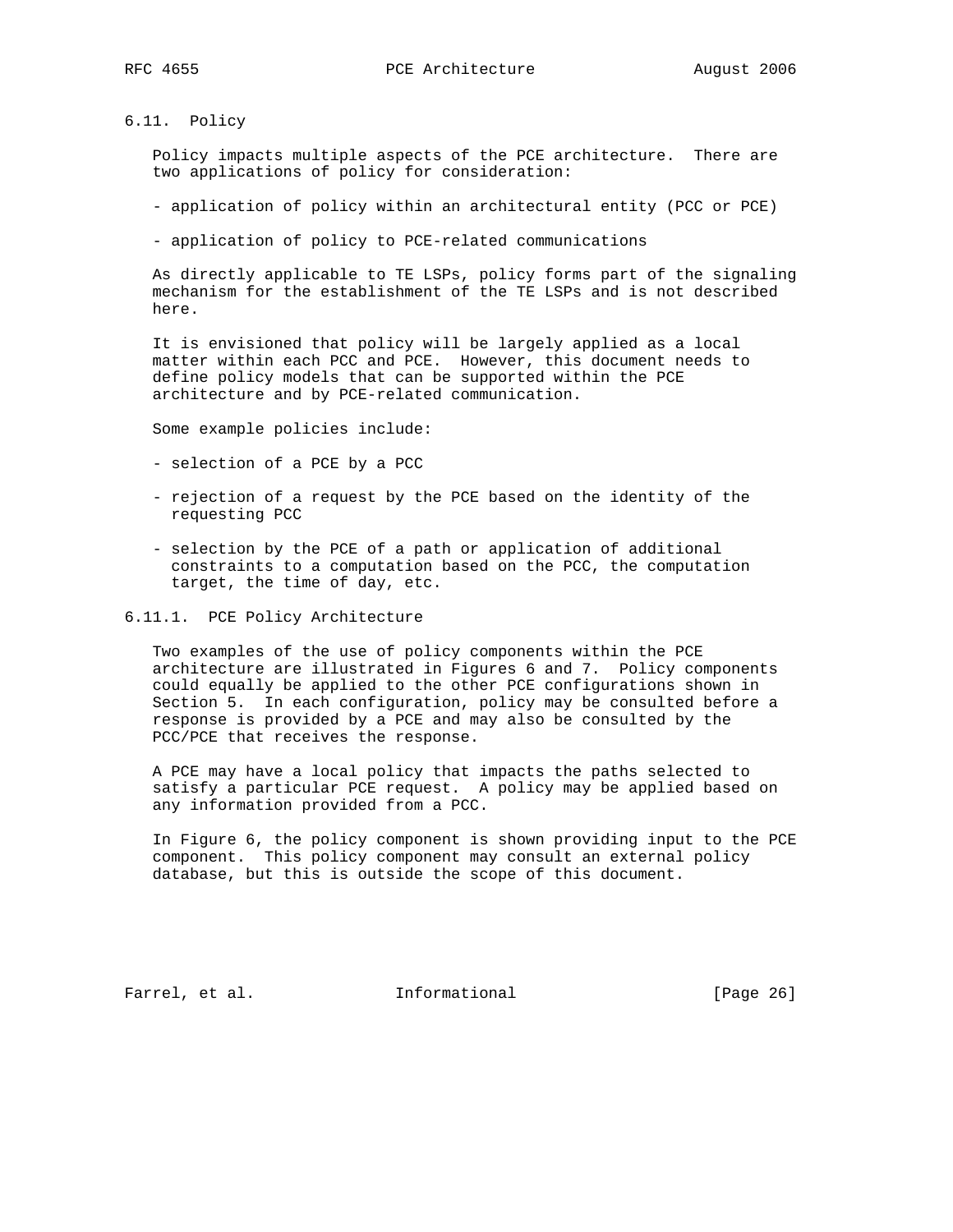

Figure 6. Policy Component in the Composite PCE Node

 Note that policy information may be conveyed on the internal interfaces, and on the external protocol interfaces.

 Figure 7 displays the case of a distinct PCE function through the example of the multiple PCE with inter-PCE communication example (compare with Figure 4). Each PCE takes input from local policy as part of the router computation/determination process. The local policy components may consult external policy components or databases, but that is out of the scope of this document.

 Note that policy information may be conveyed on the external protocol interfaces, including the inter-PCE interface.

Farrel, et al. 1nformational [Page 27]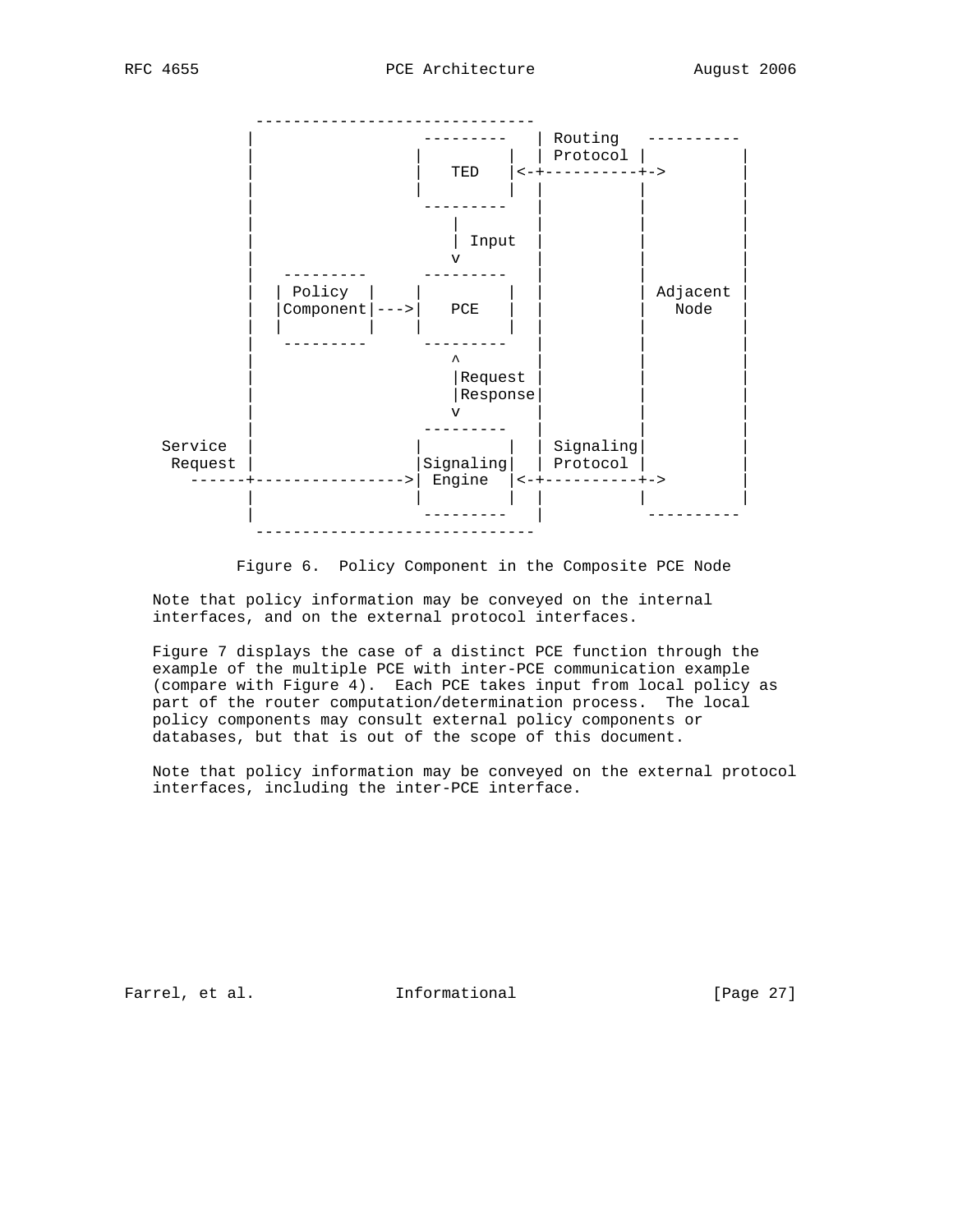

Figure 7. Policy Components in Multiple PCEs

6.11.2. Policy Realization

There are multiple options for how policy information is coordinated.

- Policy decisions may be made by PCCs before consulting PCEs. This type of decision includes selection of PCE, application of constraints, and interpretation of service requests.
- Policy decisions may be made independently at a PCE, or at each cooperating PCE. That is, the PCE(s) may make policy decisions independent of other policy decisions made at PCCs or other PCEs.
- There may also be explicit communication of policy information between PCC and PCE, or between PCEs to achieve some level of coordination of policy between entities. The type of information conveyed to support policy has important implications on what policies may be applied at each PCE, and the requirements for the exchange of policy information inform the choice or implementation of communication protocols including PCC-PCE, PCE-PCE, and discovery protocols.
- 6.11.3. Type of Policies

Within the context of PCE, we identify several types of policies:

 o User-specific policies operate on information that is specific to the user of a service or the service itself, that is, the service for which the path is being computed, not the computation service. Examples of such information includes the contents of objects of a

Farrel, et al. 1nformational 1999 [Page 28]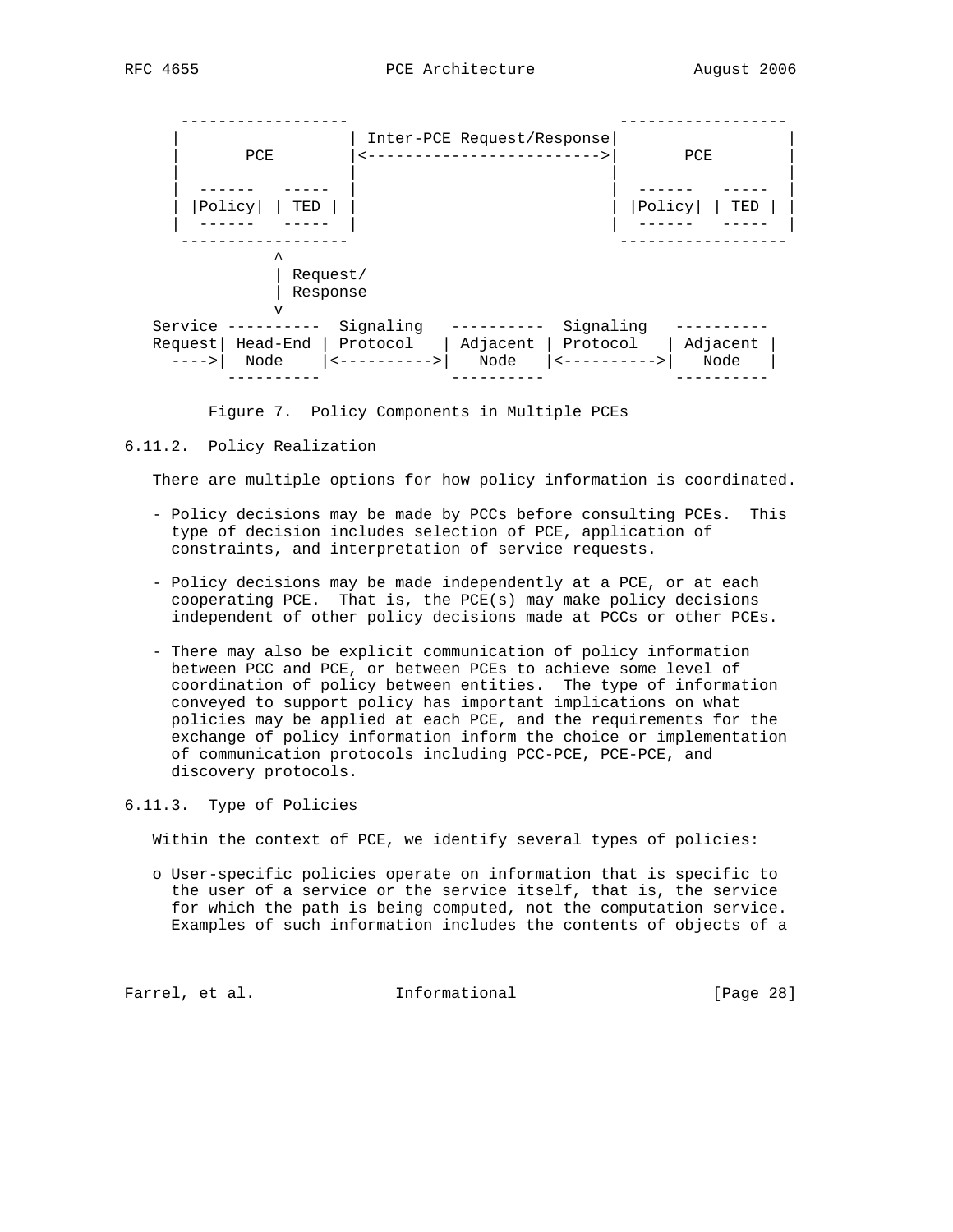signaling or provisioning message, the port ID over which the message was received, a VPN ID, a reference point type, or the identity of the user initiating the request. User-specific policies could be applied by a PCC while building a path computation request, or by a PCE while processing the request provided that sufficient information is supplied by the PCC to the PCE.

- o Request-specific policies operate on information that is specific to a path computation request and is carried in the request. Examples of such information include constraints, diversities, constraint and diversity relaxation strategies, and optimization functions. Request-specific policies directly affect the path selection process because they specify which links, nodes, path segments, and/or paths are not acceptable or, on the contrary, may be desirable in the resulting paths.
- o Domain-specific policies operate on the identify of the domain in which the requesting PCC exists, and upon the identities of the domains through which the resulting paths are routed. These policies have the same effect as user-specific policies, with the difference that they can be applied to a group of users rather than an individual user. One example of domain-specific policy is a restriction on what information a PCE publishes within a given domain. In such a case, PCEs in some domains may advertise just their presence, while others may advertise details regarding their capabilities, client authentication process, and computation resource availability.

#### 6.11.4. Relationship to Signaling

 When a path for an inter-domain TE LSP is being computed, it is not required to consider signaling plane policy. However, failure to do so may result in the TE LSP failing to be established, or being assigned fewer resources than intended resulting in a substandard service. Thus, where a PCE invoked by a head-end LSR has visibility into other domains, it should be capable of applying policy considerations to the computation and should be aware of the inter domain policy agreements. Where path computation is the result of cooperation between PCEs, each of which is responsible for a particular domain, the policy issues should, where possible, be resolved at the time of computation so that the TE LSP is more likely to be signaled successfully. In this context, policy violation during inter-domain TE LSP computation may lead to path computation interruption, about which the requester should be notified along with the cause.

Farrel, et al. 1nformational 1999 [Page 29]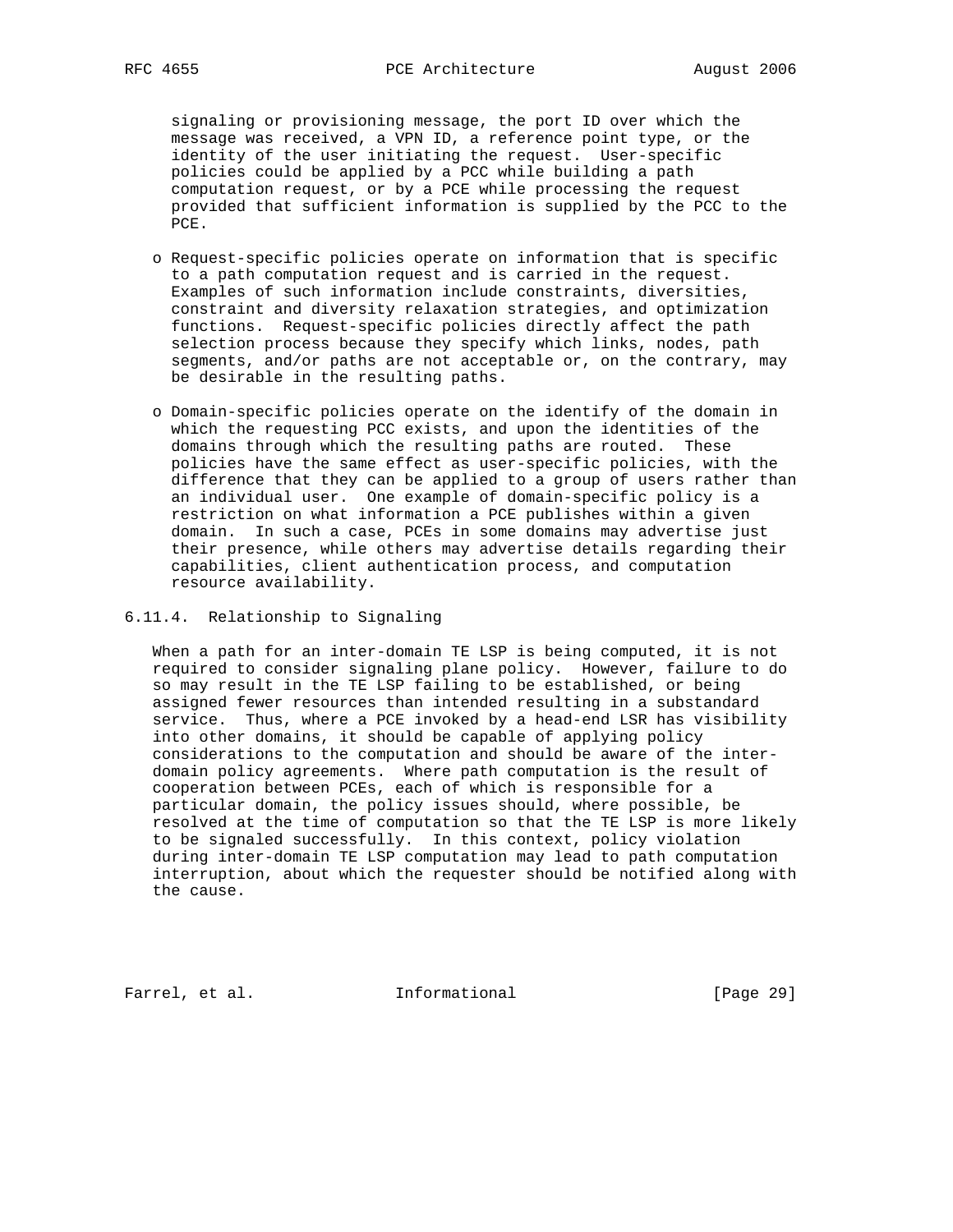# 6.12. Unsolicited Interactions

 It may be that the PCC-PCE communications (see Section 6.6) can be usefully extended beyond a simple request/response interaction. For example, the PCE and PCC could exchange capabilities using this protocol. Additionally, the protocol could be used to collect and report information in support of a stateful PCE.

 Furthermore, it may be the case that a PCE is able to update a path that it computed earlier (perhaps in reaction to a change in the network or a change in policy), and in this case the PCE-PCC communication could support an "unsolicited" path computation message to supply this new path to the PCC. Note, however, that this function would require that the PCE retained a record of previous computations and had a clear trigger for performing recomputations. The PCC would also need to be able to identify the new path with the old path and determine whether it should act on the new path. Further, the PCC should be able to report the outcome of such path changes to the requesting PCE. Note that the PCE-PCC interaction is not a management interaction and the PCC is not obliged to utilize any additional path supplied by the PCE.

 These functions fit easily within the architecture described here but are left for further discussion within separate requirements documents.

### 6.13. Relationship with Crankback

 Crankback routing is a mechanism whereby a failure to establish a path or a failure of an existing path may be corrected by a new path computation and fresh signaling. Crankback routing relies on the distribution of crankback information along with the failure notification so that the new computation can be performed avoiding the failure or blockage point.

 In the context of PCE, crankback information may be passed back to the head-end where the process of computation and signaling can be repeated using the failed resource as an exclusion in the computation process. But crankback may be used to attempt to correct the problem at intermediate points along the path. Such crankback recomputation nodes are most likely to be domain boundaries where the PCC had already invoked a PCE. Thus, a failure within a domain is reported to the ingress domain boundary, which will attempt to compute an alternate path across the domain. Failing this, the problem may be reported to the previous domain and communicated to the ingress boundary for that domain, which may attempt to select a more

Farrel, et al. 1nformational [Page 30]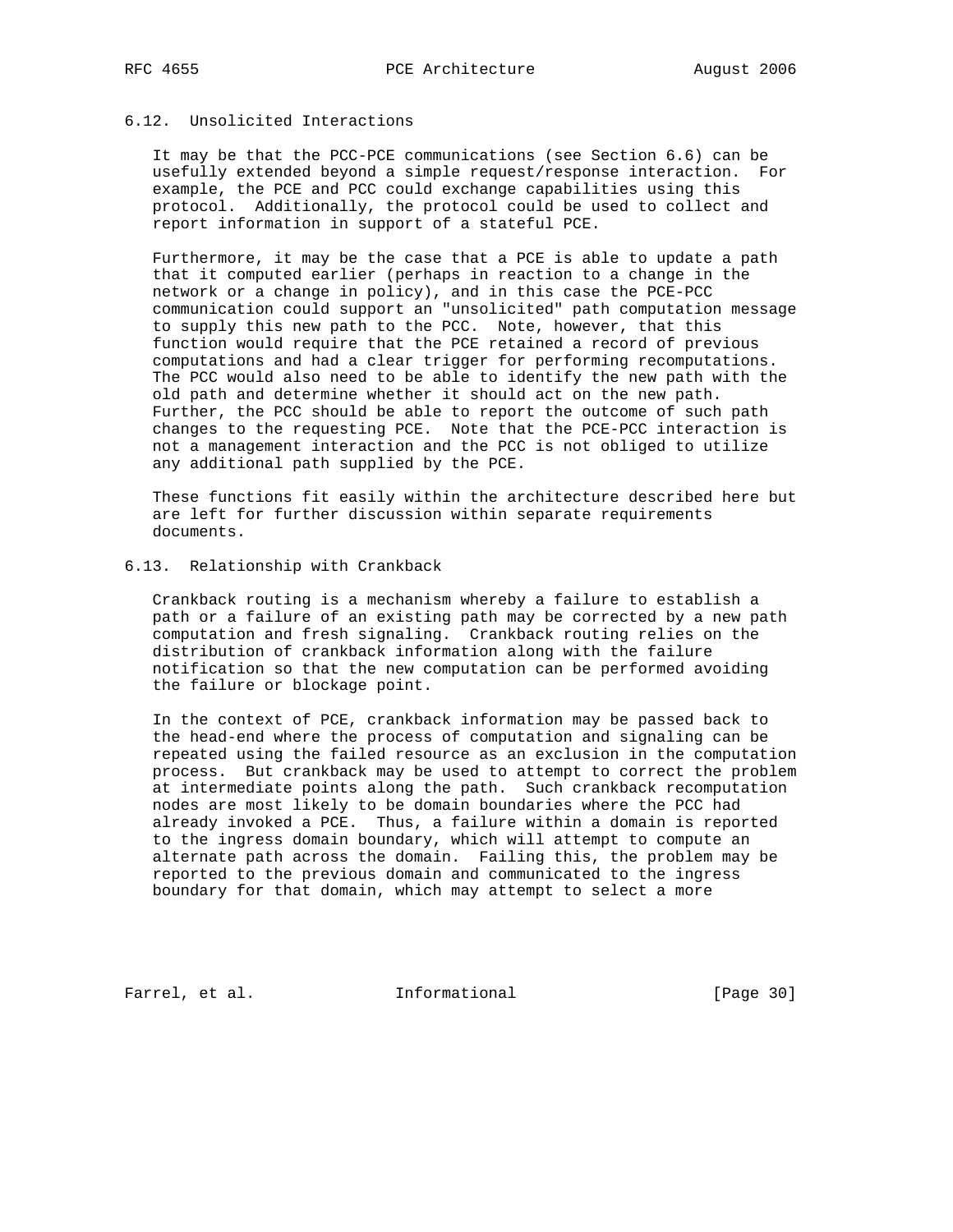successful path either by choosing a different entry point into the next domain, or by selecting a route through a different set of domains.

7. The View from the Path Computation Client

 The view of the PCE architecture, and particularly the functional model, is subtly different from the PCC's perspective. This is partly because the PCC has limited knowledge of the way in which the PCEs cooperate to answer its requests, but depends more on the fact that the PCC is concerned with different questions.

The PCC is interested in the following:

- Selecting a PCE that is able to promptly provide a computed path that meets the supplied constraints.
- How many computation requests will the PCC have to send? Will the desired path be computed by the first PCE contacted (possibly in cooperation with other PCEs), or will the PCC have to consult other PCEs to fill in gaps in the path?
- How many other path computations will need to be issued from within the network in order to establish the TE LSP?

 This last question might be considered out of scope for the head-end LSR, but an important constraint that the PCC may wish to apply is that the path should be computed in its entirety and supplied without loose hops or non-simple abstract nodes.

 Thus, with its limited perspective, the PCC will see Multiple PCE Path Computation (Section 5.3) as important and will distinguish two subcases. The first is as shown in Figure 3 with subsequent computation requests made by other PCCs along the path of the TE LSP. In the second, multiple computation requests are issued by the head end LSR. On the other hand, the PCC will not be aware of Multiple PCE Path Computation with Inter-PCE Communication (Section 5.4), which it will perceive as no different from the simple External PCE Node case (Section 5.2).

 The PCC, therefore, will be acutely aware that a Centralized PCE Model (Section 6.1) might still require Multiple PCE Path Computations with the head-end or subsequent PCCs required to issue further requests to the central PCE. Conversely, the PCC may be protected from the Distributed PCE Model (Section 6.2) because the first PCE it consults uses inter-PCE communication to achieve a complete computation result so that no further computation requests are required.

Farrel, et al. 1nformational [Page 31]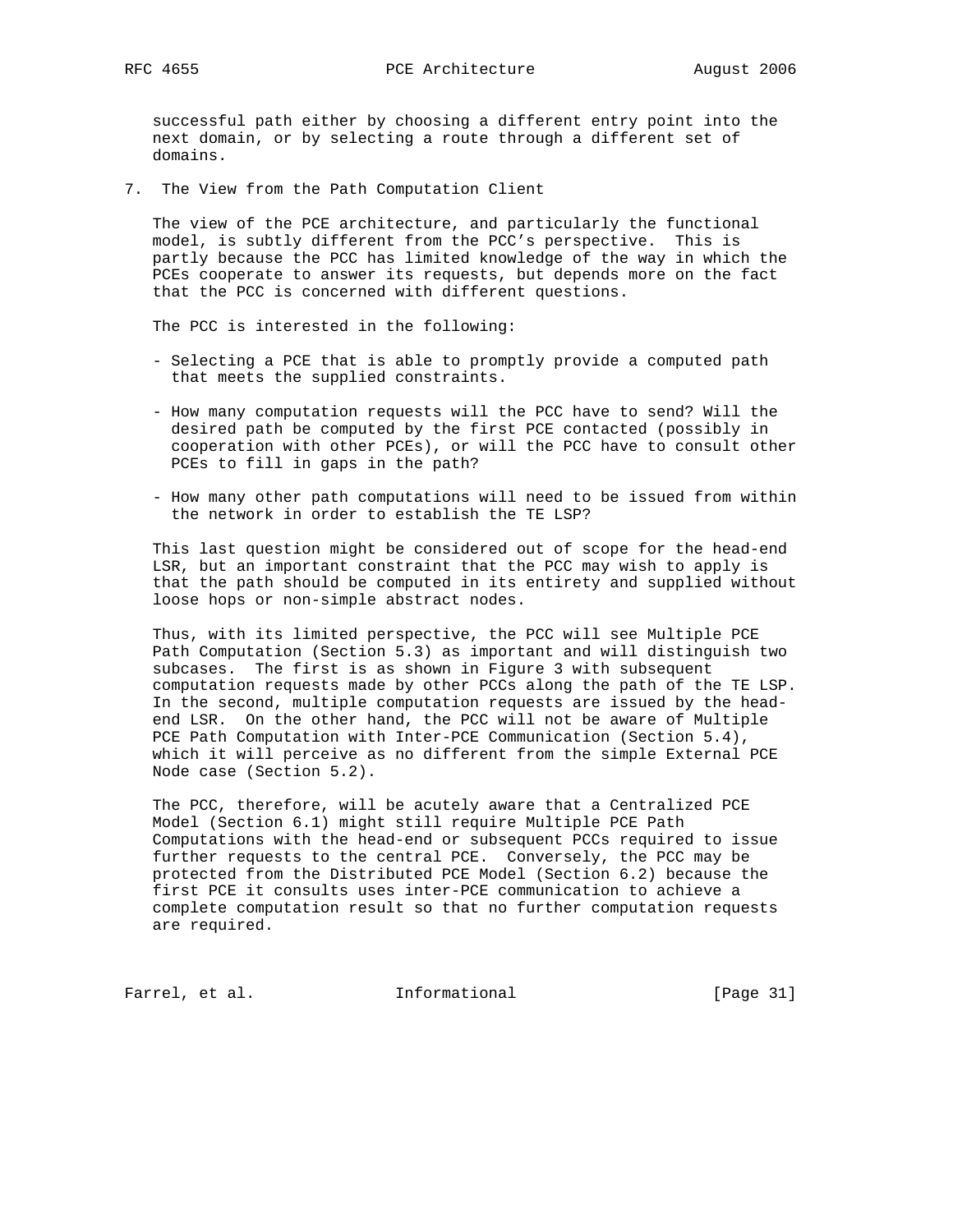These distinctions can be completely classified by determining whether the computation response includes all necessary paths, and whether those paths are fully explicit (that is, containing only strict hops between simple abstract nodes).

8. Evaluation Metrics

 Evaluation metrics that may be used to evaluate the efficiency and applicability of any PCE-based solution are listed below. Note that these metrics are not being used to determine paths, but are used to evaluate potential solutions to the PCE architecture.

- Optimality: The ability to maximize network utilization and minimize cost, considering QoS objectives, multiple regions, and network layers. Note that models that require the sequential involvement of multiple PCEs (for example, the multiple PCE model described in Section 5.3) might create path loops unless careful policy is applied.
- Scalability: The implications of routing, TE LSP signaling, and PCE communication overhead, such as the number of messages and the size of messages (including LSAs, crankback information, queries, distribution mechanisms, etc.).
- Load sharing: The ability to allow multiple PCEs to spread the path computation load by allowing multiple PCEs each to take responsibility for a subset of the total path computation requests.
- Multi-path computation: The ability to compute multiple and potentially diverse paths to satisfy load-sharing of traffic and protection/restoration needs including end-to-end diversity and protection within individual domains.
- Reoptimization: The ability to perform TE LSP path reoptimization. This also includes the ability to perform inter-layer correlation when considering the reoptimization at any specific layer.
- Path computation time: The time to compute individual paths and multiple diverse paths and to satisfy bulk path computation requests. (Note that such a metric can only be applied to problems that are not NP-complete.)
- Network stability: The ability to minimize any perturbation on existing TE state resulting from the computation and establishment of new TE paths.
- Ability to maintain accurate synchronization between TED and network topology and resource states.

Farrel, et al. 1nformational 1999 [Page 32]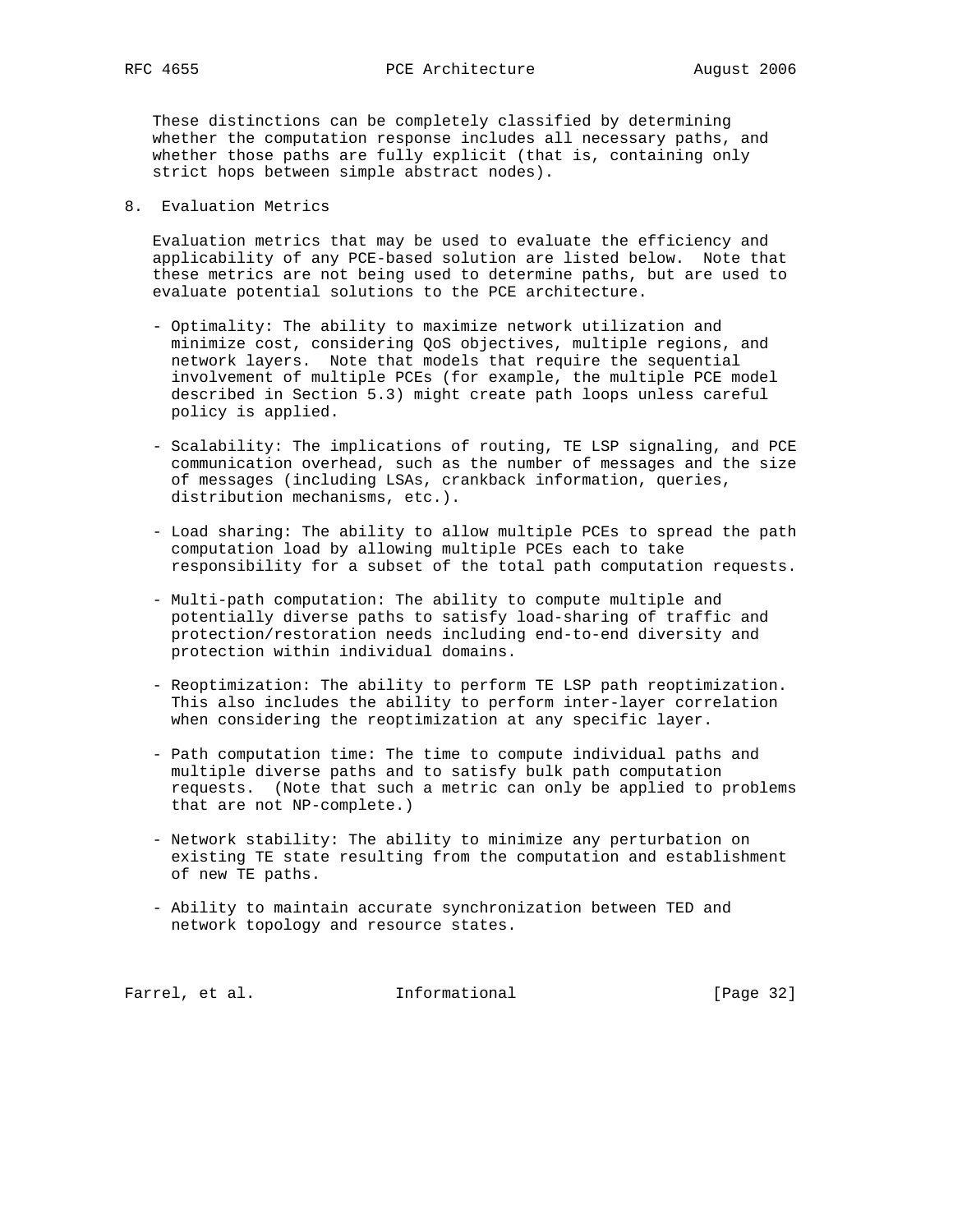- Speed with which TED synchronization is achieved.
- Impact of the synchronization process on the data flows in the network.
- Ability to deal with situations where paths satisfying a required set of constraints cannot be found by the PCE.
- Policy: Application of policy to the PCC-PCE and PCE-PCE communications as well as to the computation of paths that respect inter-domain TE LSP establishment policies.

 Note that other metrics may also be considered. Such metrics should be used when evaluating a particular PCE-based architecture. The potential tradeoffs of the optimization of such metrics should be evaluated (for instance, increasing the path optimality is likely to have consequences on the computation time).

9. Manageability Considerations

 The PCE architecture introduces several elements that are subject to manageability. The PCE itself must be managed, as must its communications with PCCs and other PCEs. The mechanism by which PCEs and PCCs discover each other are also subject to manageability.

 Many of the issues of manageability are already covered in other sections of this document.

9.1. Control of Function and Policy

 It must be possible to enable and disable the PCE function at a PCE, and this will lead to the PCE accepting, rejecting, or simply not receiving requests from PCCs. Graceful shutdown of the PCE function should also be considered so that in controlled circumstances (such as software upgrade) a PCE does not just 'disappear' but warns its PCCs and gracefully handles any queued computation requests (perhaps by completing them, forwarding them to another PCE, or rejecting them).

 Similarly it must be possible to control the application of policy at the PCE through configuration. This control may include the restriction of certain functions or algorithms, the configuration of access rights and priorities for PCCs, and the relationships with other PCEs both inside and outside the domain.

 The policy configuration interface is yet to be determined. The interface may be purely a local matter, or it may be supported via a standardized interface (such as a MIB module).

Farrel, et al. 1nformational [Page 33]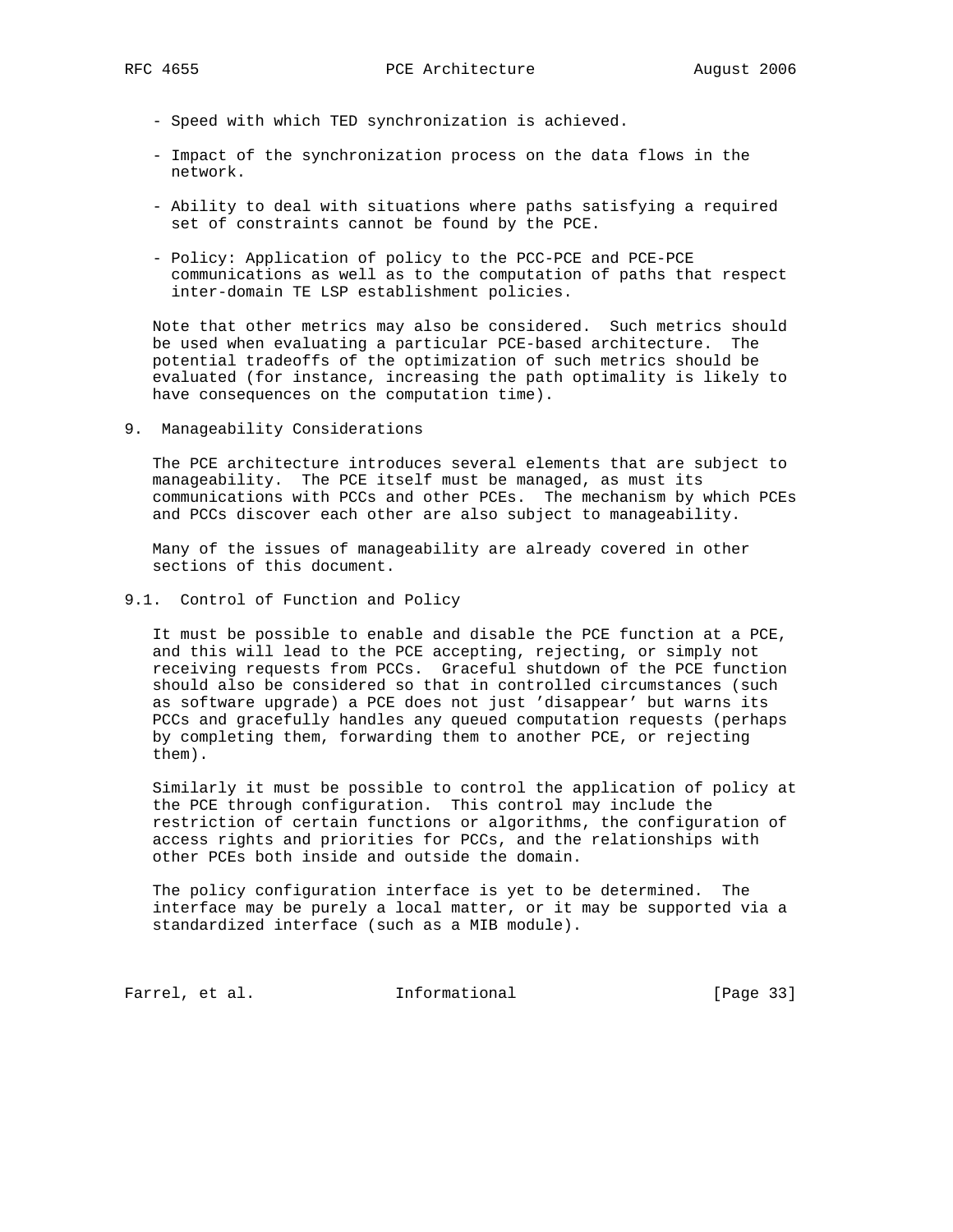# 9.2. Information and Data Models

 It is expected that the operations of PCEs and PCCs will be modeled and controlled through appropriate MIB modules. The tables in the new MIB modules will need to reflect the relationships between entities and to control and report on configurable options.

 Statistics gathering will form an important part of the operation of PCEs. The operator must be able to determine the historical interactions of a PCC with its PCEs, the performance that it has seen, and the success rate of its requests. Similarly, it is important for an operator to be able to inspect a PCE and determine its load and whether an individual PCC is responsible for a disproportionate amount of the load. It will also be important to be able to record and inspect statistics about the communications between the PCC and PCE, including issues such as malformed messages, unauthorized messages, and messages discarded because of congestion. In this respect, there is clearly an overlap between manageability and security.

 Statistics for the PCE architecture can be made available through appropriate tables in the new MIB modules.

 The new MIB modules should also be used to provide notifications when key thresholds are crossed or when important events occur. Great care must be exercised to ensure that the network is not flooded with Simple Network Management Protocol (SNMP) notifications. Thus, it might be inappropriate to issue a notification every time a PCE receives a request to compute a path. In any case, full control must be provided to allow notifications to be disabled using, for example, the mechanisms defined in the SNMP-NOTIFICATION-MIB module in [RFC3413].

## 9.3. Liveness Detection and Monitoring

 Section 6.5 discusses the importance of a PCC being able to detect the liveness of a PCE. PCE-PCC communications techniques must enable a PCC to determine the liveness of a PCE both before it sends a request and in the period between sending a request and receiving a response.

 It is less important for a PCE to know about the liveness of PCCs, and within the simple request/response model, this is only helpful

- to gain a predictive view of the likely loading of a PCE in the future, or
- to allow a PCE to abandon processing of a received request.

Farrel, et al. 1nformational [Page 34]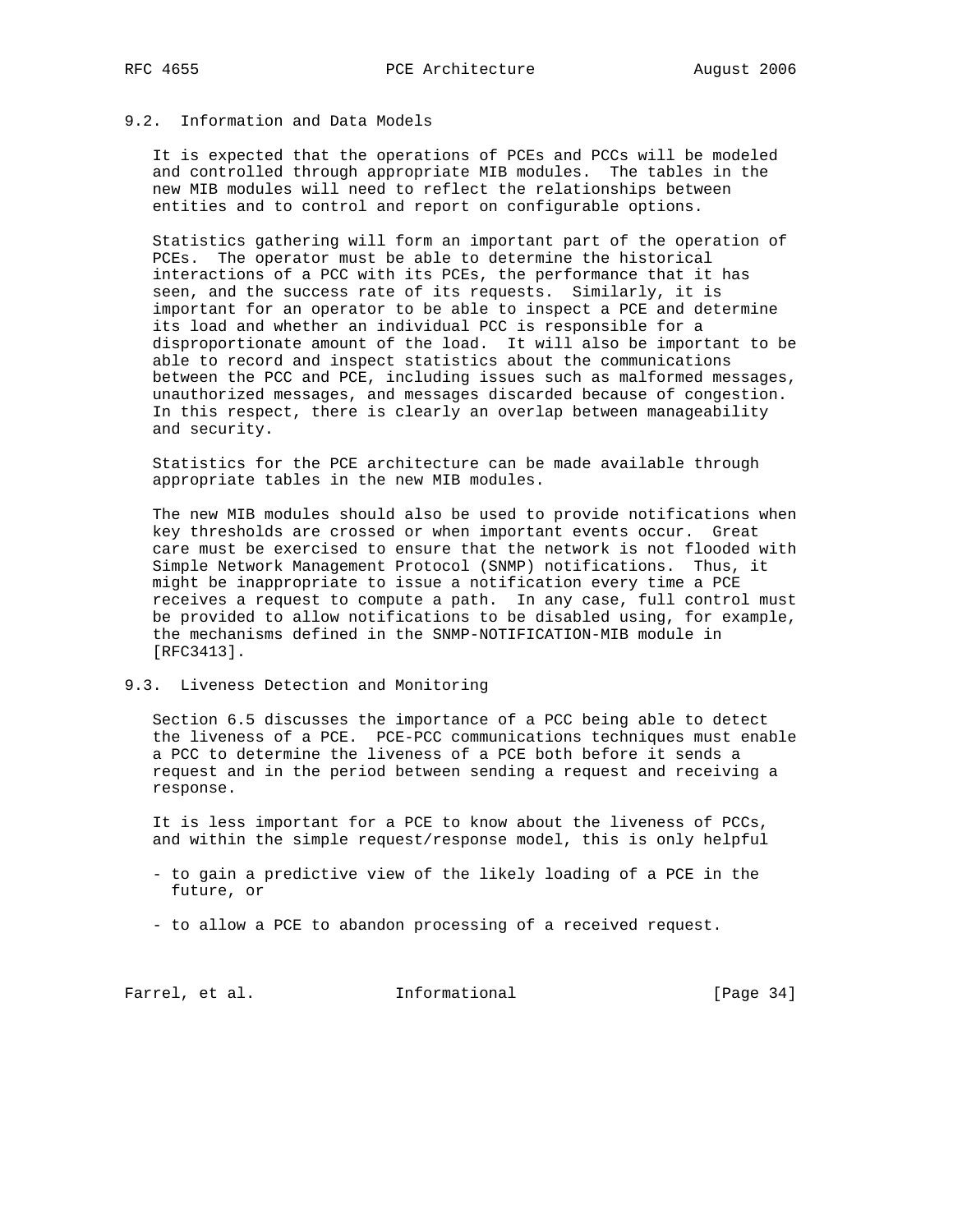## 9.4. Verifying Correct Operation

 Correct operation for the PCE architecture can be classified as determining the correct point-to-point connectivity between PCCs and PCEs, and as assessing the validity of the computed paths. The former is a security issue that may be enhanced by authentication and monitored through event logging and records as described in Section 9.1. It may also be a routing issue to ensure that PCC-PCE connectivity is possible.

 Verifying computed paths is more complex. The information to perform this function can, however, be made available to the operator through MIB tables, provided that full records are kept of the constraints passed on the request, the path computed and provided on the response, and any additional information supplied by the PCE such as the constraint relaxation policies applied.

9.5. Requirements on Other Protocols and Functional Components

 At the architectural stage, it is impossible to make definitive statements about the impact on other protocols and functional components since the solution's work has not been completed. However, it is possible to make some observations.

- Dependence on underlying transport protocols

 PCE-PCC communications may choose to utilize underlying protocols to provide transport mechanisms. In this case, some of the manageability considerations described in the previous sections may be devolved to those protocols.

- Re-use of existing protocols for discovery

 Without prejudicing the requirements and solutions work for PCE discovery (see Section 6.4), it is possible that use will be made of existing protocols to facilitate this function. In this case some of the manageability considerations described in the previous sections may be devolved to those protocols.

- Impact on LSRs and TE LSP signaling

 The primary example of a PCC identified in this architecture is an MPLS or a GMPLS LSR. Consideration must therefore be given to the manageability of the LSRs and the additional manageability constraints applicable to the TE LSP signaling protocols.

Farrel, et al. 1nformational [Page 35]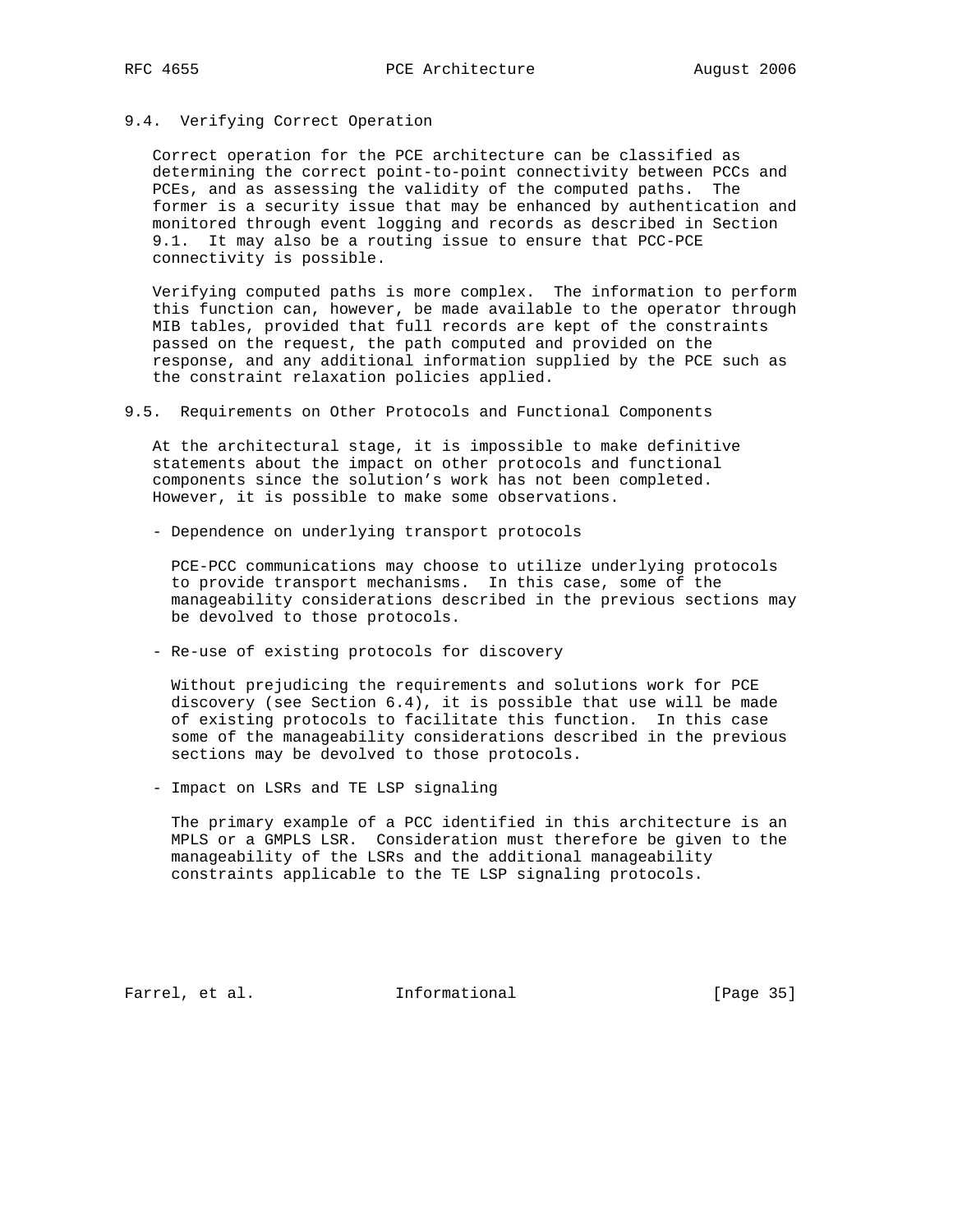In addition to allowing the PCC management described in the previous sections, an LSR must be configurable to determine whether it will use a remote PCE at all, the options being to use hop-by hop routing or to supply the PCE function itself. It is likely to be important to be able to distinguish within an LSR whether the route used for a TE LSP was supplied in a signaling message from another LSR, by an operator, or by a PCE, and, in the case where it was supplied in a signaling message, whether it was enhanced or expanded by a PCE.

- Reuse of existing policy models and mechanisms

 As policy support mechanisms can be quite extensive, it is worthwhile to explore to what extent this prior work can be leveraged and applied to PCE. This desire to leverage prior work should not be interpreted as a requirement to use any particular solution or protocol.

#### 9.6. Impact on Network Operation

 This architecture may have two impacts on the operation of a network. It increases TE LSP setup times while requests are sent to and processed by a remote PCE, and it may cause congestion within the network if a significant number of computation requests are issued in a small period of time. These issues are most severe in busy networks and after network failures, although the effect may be mitigated if the protection paths are precomputed or if the path computation load is distributed among a set of PCEs.

 Issues of potential congestion during recovery from failures may be mitigated through the use of pre-established protection schemes such as fast reroute.

 It is important that network congestion be managed proactively because it may be impossible to manage it reactively once the network is congested. It should be possible for an operator to rate limit the requests that a PCC sends to a PCE, and a PCE should be able to report impending congestion (according to a configured threshold) both to the operator and to its PCCs.

9.7. Other Considerations

No other management considerations have been identified.

Farrel, et al. 1nformational [Page 36]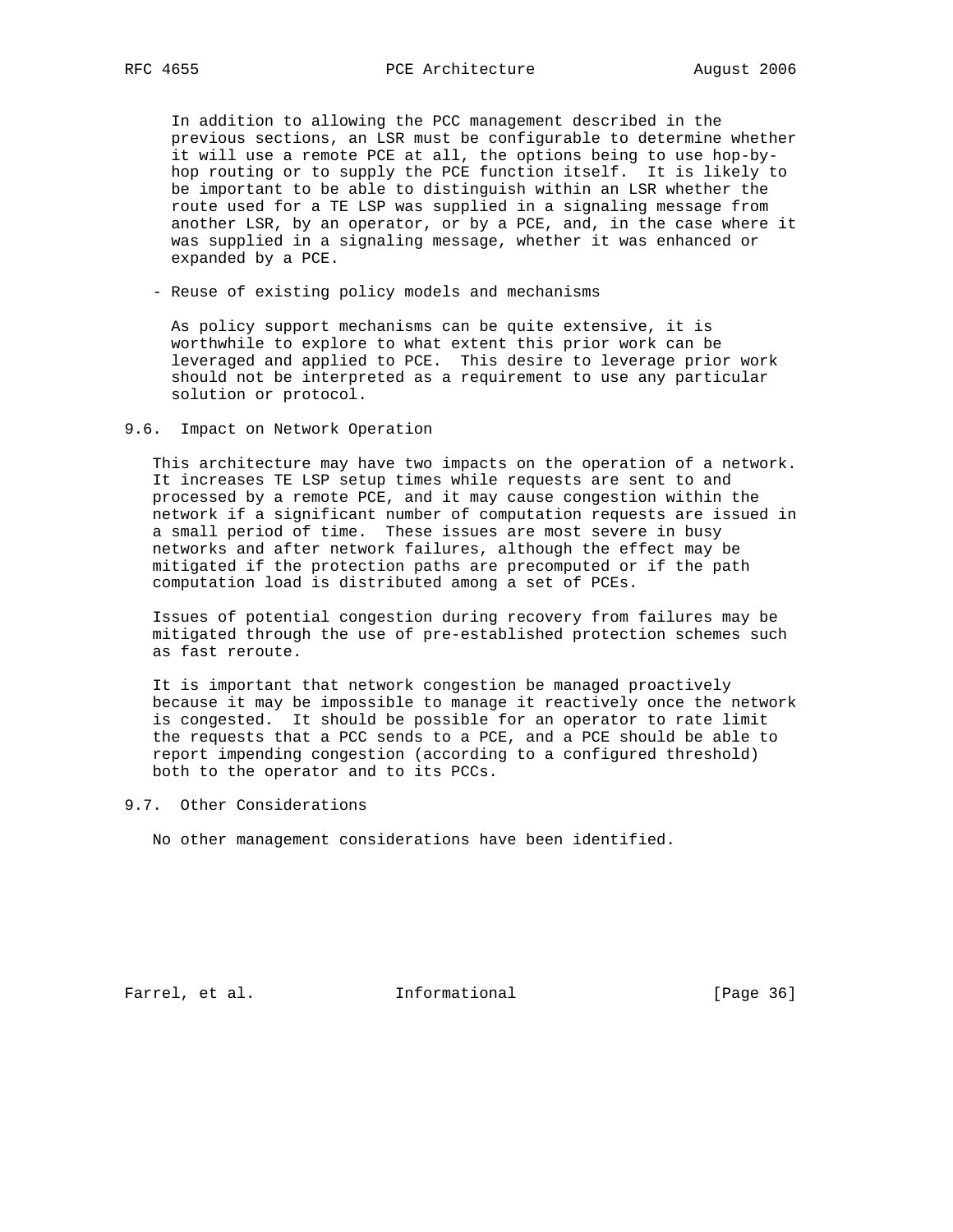## 10. Security Considerations

 The impact of the use of a PCE-based architecture must be considered in the light of the impact that it has on the security of the existing routing and signaling protocols and techniques in use within the network. The impact may be less likely to be an issue in the case of intra-domain use of PCE, but an increase in inter-domain information flows and the facilitation of inter-domain path establishment may increase the vulnerability to security attacks.

 Of particular relevance are the implications for confidentiality inherent in a PCE-based architecture for multi-domain networks. It is not necessarily the case that a multi-domain PCE solution will compromise security, but solutions MUST examine their effects in this area.

 Applicability statements for particular combinations of signaling, routing and path computation techniques are expected to contain detailed security sections.

 Note that the use of a non-local PCE (that is, one not co-resident with the PCC) does introduce additional security issues. Most notable among these are:

- interception of PCE requests or responses;
- impersonation of PCE or PCC;
- falsification of TE information, policy information, or PCE capabilities; and
- denial-of-service attacks on PCE or PCE communication mechanisms.

 It is expected that PCE solutions will address these issues in detail using authentication and security techniques.

# 11. Acknowledgements

 The authors would like to extend their warmest thanks to (in alphabetical order) Arthi Ayyangar, Zafar Ali, Lou Berger, Mohamed Boucadair, Igor Bryskin, Dean Cheng, Vivek Dubey, Kireeti Kompella, Jean-Louis Le Roux, Stephen Morris, Eiji Oki, Dimitri Papadimitriou, Richard Rabbat, Payam Torab, Takao Shimizu, and Raymond Zhang for their review and suggestions. Lou Berger provided valuable and detailed contributions to the discussion of policy in this document.

 Thanks also to Pekka Savola, Russ Housley and Dave Kessens for review and constructive discussions during the final stages of publication.

Farrel, et al. 1nformational [Page 37]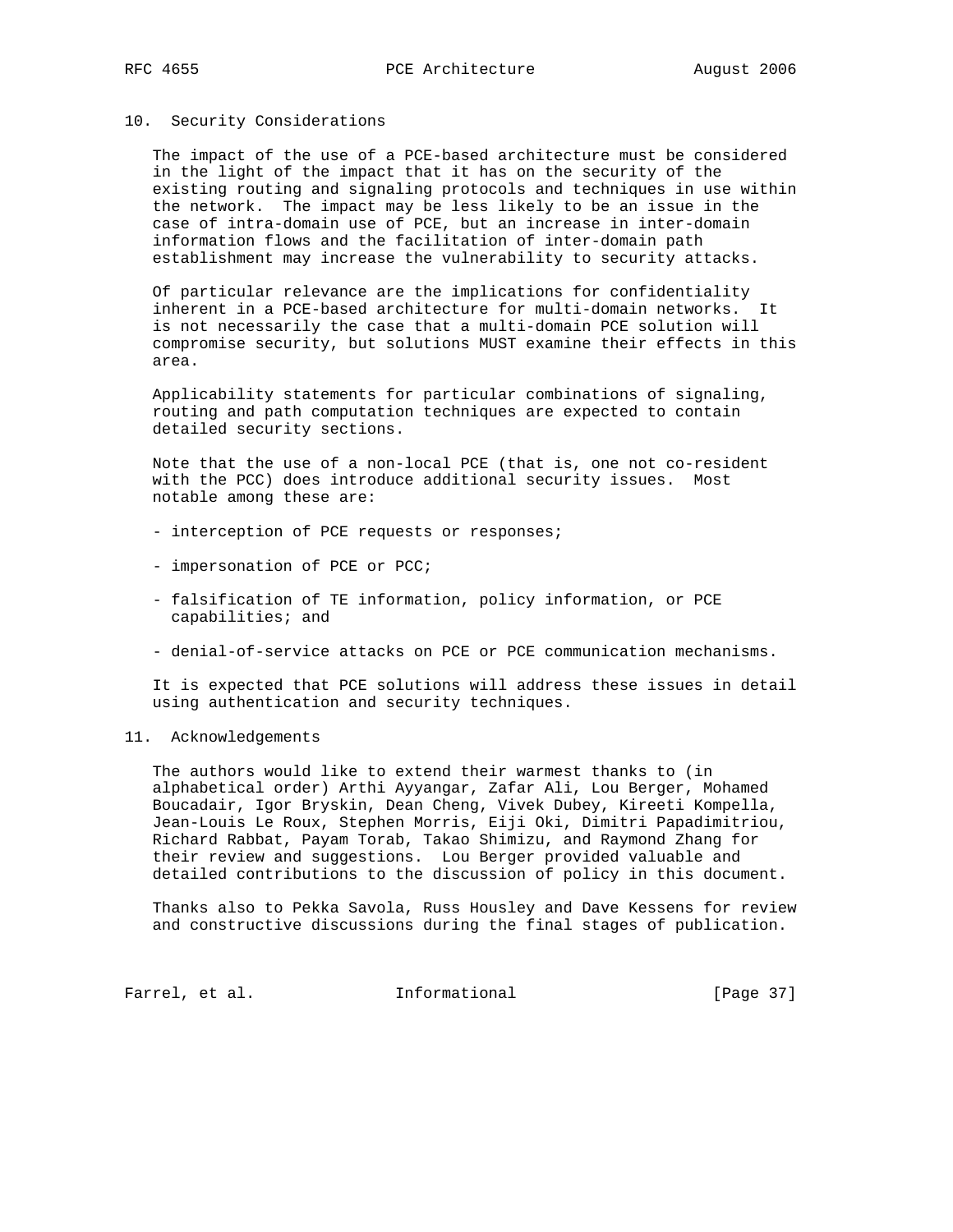# 12. Informative References

- [RFC2702] Awduche, D., Malcolm, J., Agogbua, J., O'Dell, M., and J. McManus, "Requirements for Traffic Engineering Over MPLS", RFC 2702, September 1999.
- [RFC4364] Rosen, E. and Y. Rekhter, "BGP/MPLS IP Virtual Private Networks (VPNs)", RFC 4364, February 2006.
- [RFC3209] Awduche, D., Berger, L., Gan, D., Li, T., Srinivasan, V., and G. Swallow, "RSVP-TE: Extensions to RSVP for LSP Tunnels", RFC 3209, December 2001.
- [RFC3630] Katz, D., Kompella, K., and D. Yeung, "Traffic Engineering (TE) Extensions to OSPF Version 2", RFC 3630, September 2003.
- [RFC3413] Levi, D., Meyer, P., and B. Stewart, "Simple Network Management Protocol (SNMP) Applications", STD 62, RFC 3413, December 2002.
- [RFC3473] Berger, L., "Generalized Multi-Protocol Label Switching (GMPLS) Signaling Resource ReserVation Protocol-Traffic Engineering (RSVP-TE) Extensions", RFC 3473, January 2003.
- [RFC3748] Smit, H. and T. Li, "Intermediate System to Intermediate System (IS-IS) Extensions for Traffic Engineering (TE)", RFC 3784, June 2004.
- [RFC3812] Srinivasan, C., Viswanathan, A., and T. Nadeau, "Multiprotocol Label Switching (MPLS) Traffic Engineering (TE) Management Information Base (MIB)", RFC 3812, June 2004.
- [RFC4105] Le Roux, J.-L., Vasseur, J.-P., and J. Boyle, "Requirements for Inter-Area MPLS Traffic Engineering", RFC 4105, June 2005.
- [RFC4216] Zhang, R. and J.-P. Vasseur, "MPLS Inter-Autonomous System (AS) Traffic Engineering (TE) Requirements", RFC 4216, November 2005.
- [MLN] Shiomoto, K., Papdimitriou, D., Le Roux, J.-L., Vigoureux, M., and D. Brungard, "Requirements for GMPLS-based multi region and multi-layer networks (MRN/MLN)", Work in Progress, June 2006.

Farrel, et al. 1nformational 1999 [Page 38]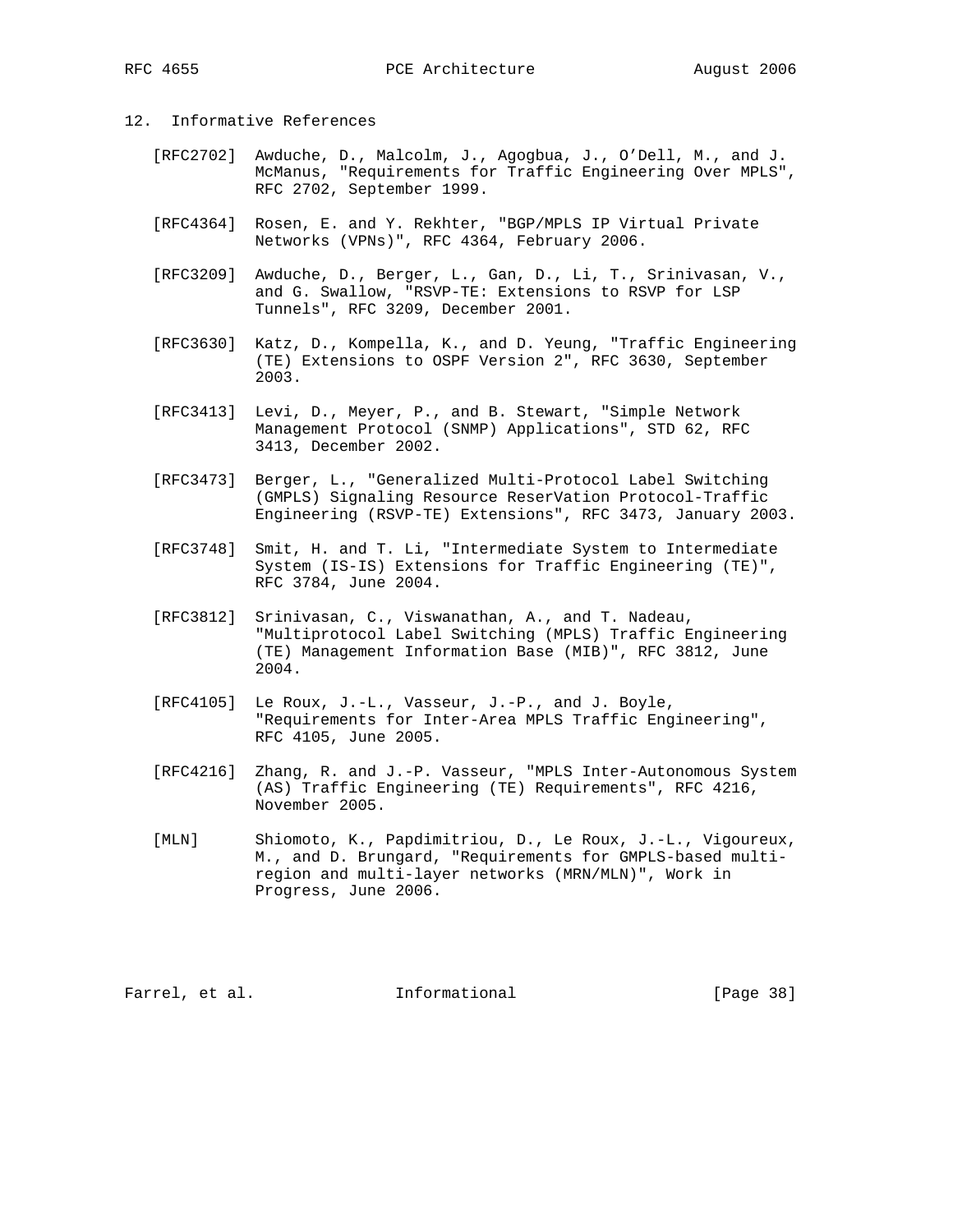Authors' Addresses

 Adrian Farrel Old Dog Consulting

EMail: adrian@olddog.co.uk

 Jean-Philippe Vasseur 1414 Massachussetts Avenue Boxborough, MA 01719 USA

EMail: jpv@cisco.com

 Jerry Ash AT&T Room MT D5-2A01 200 Laurel Avenue Middletown, NJ 07748, USA Phone: (732)-420-4578

 Fax: (732)-368-8659 EMail: gash@att.com